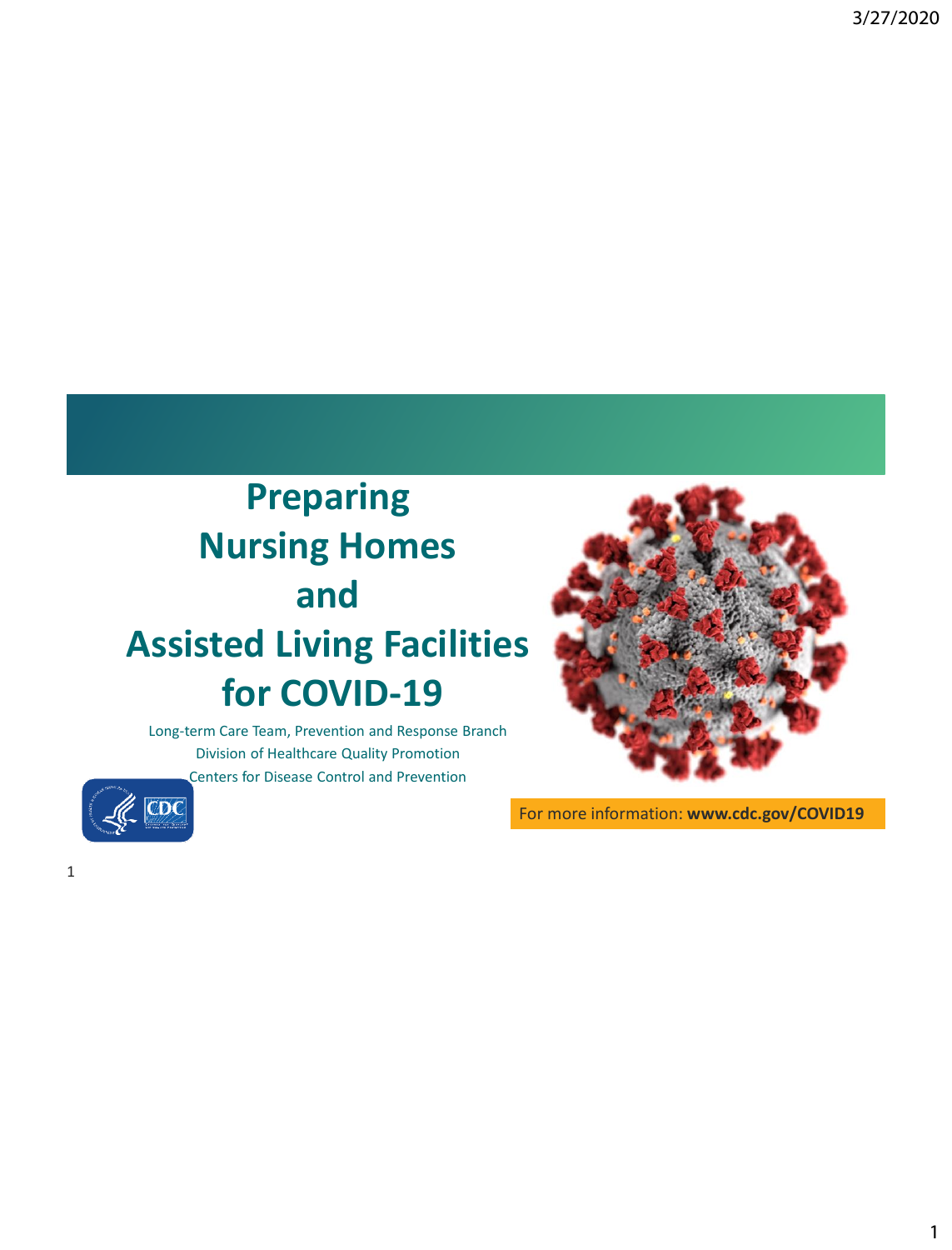#### **Aggressive Action Needed to Protect Residents**

- **EX Given their congregate nature and resident population services, long-term care** facilities are at the highest risk of being affected by COVID-19.
- **.** If infected, residents are at very high risk of serious illness.
- Ill and COVID-19 infected visitors and healthcare personnel (HCP) are the most likely sources of introduction of COVID-19 into the facility.
- To protect this vulnerable population, aggressive efforts toward visitor restrictions and enforcement of sick leave policies for ill HCP are recommended, even before COVID-19 is identified in a community or facility.

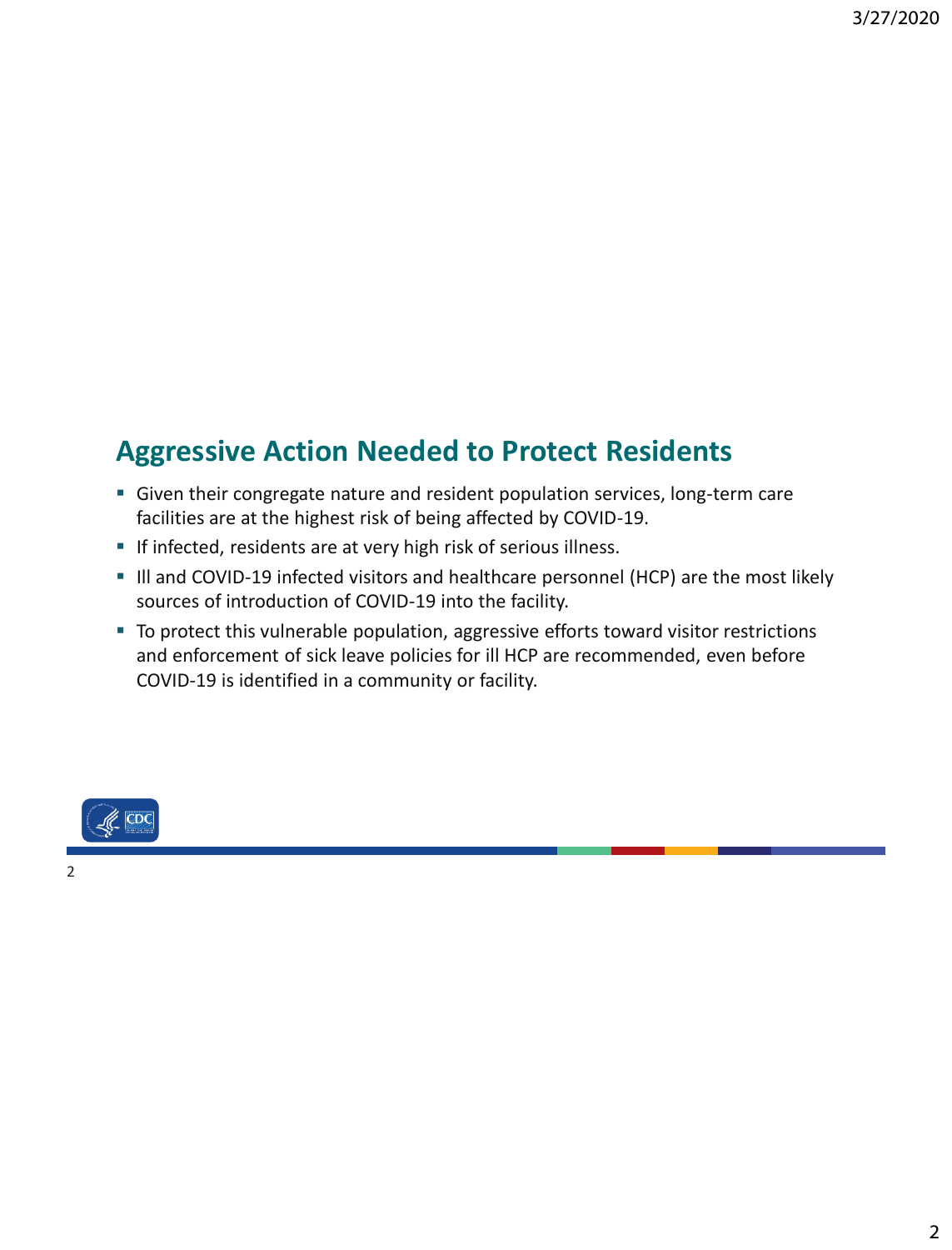#### **Presentation Objectives**

- Describe COVID-19, the spread, symptoms, and risk factors
- Discuss the key strategies to prepare long-term care facilities for COVID-19, including:
	- Keep COVID-19 from entering your facility
	- Identify infection early
	- Prevent spread of COVID-19
	- Assess supply of personal protective equipment (PPE) and initiate measures to optimize current supply
	- Identify and manage severe illness

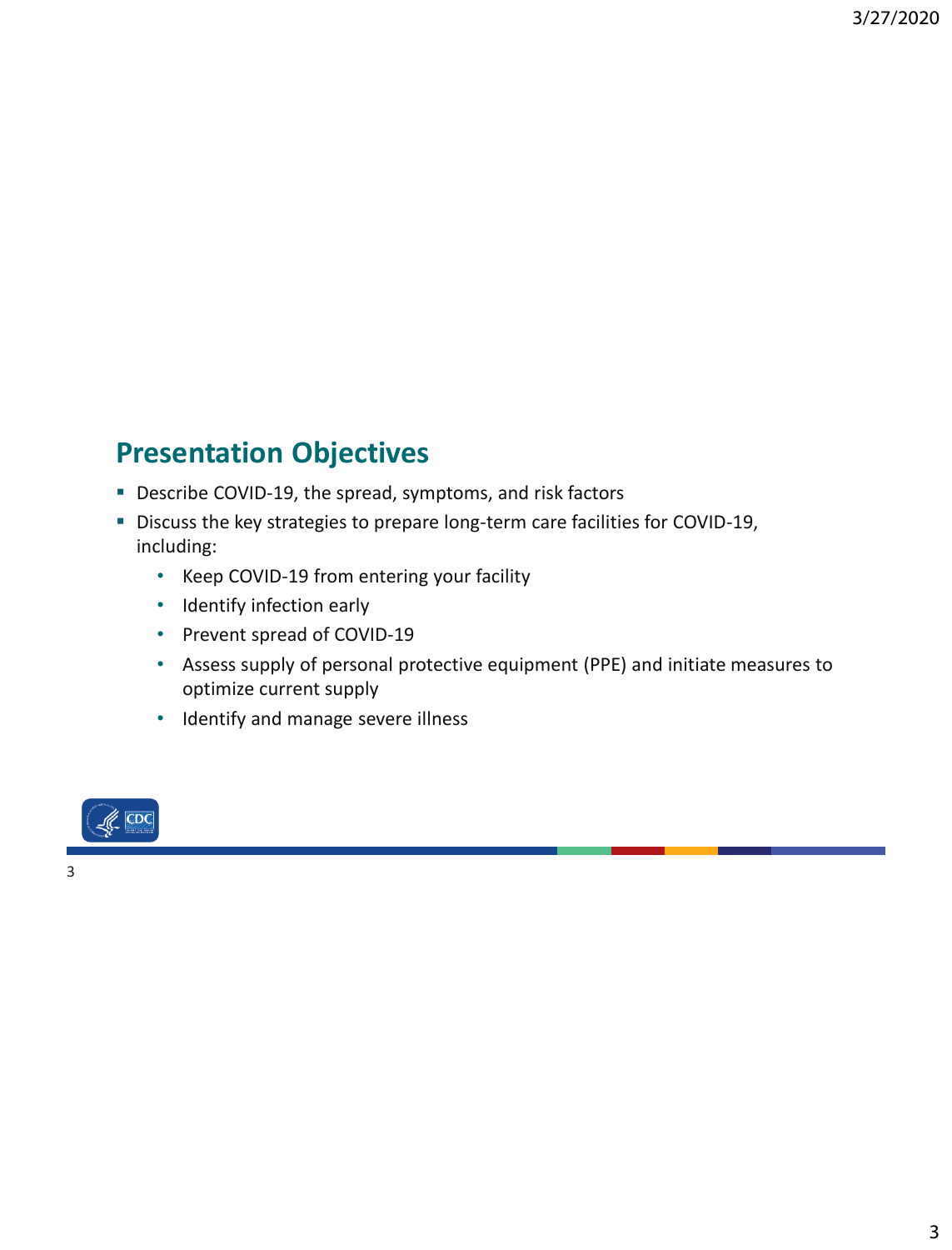

4

**Coronavirus Disease 2019 (COVID-19)**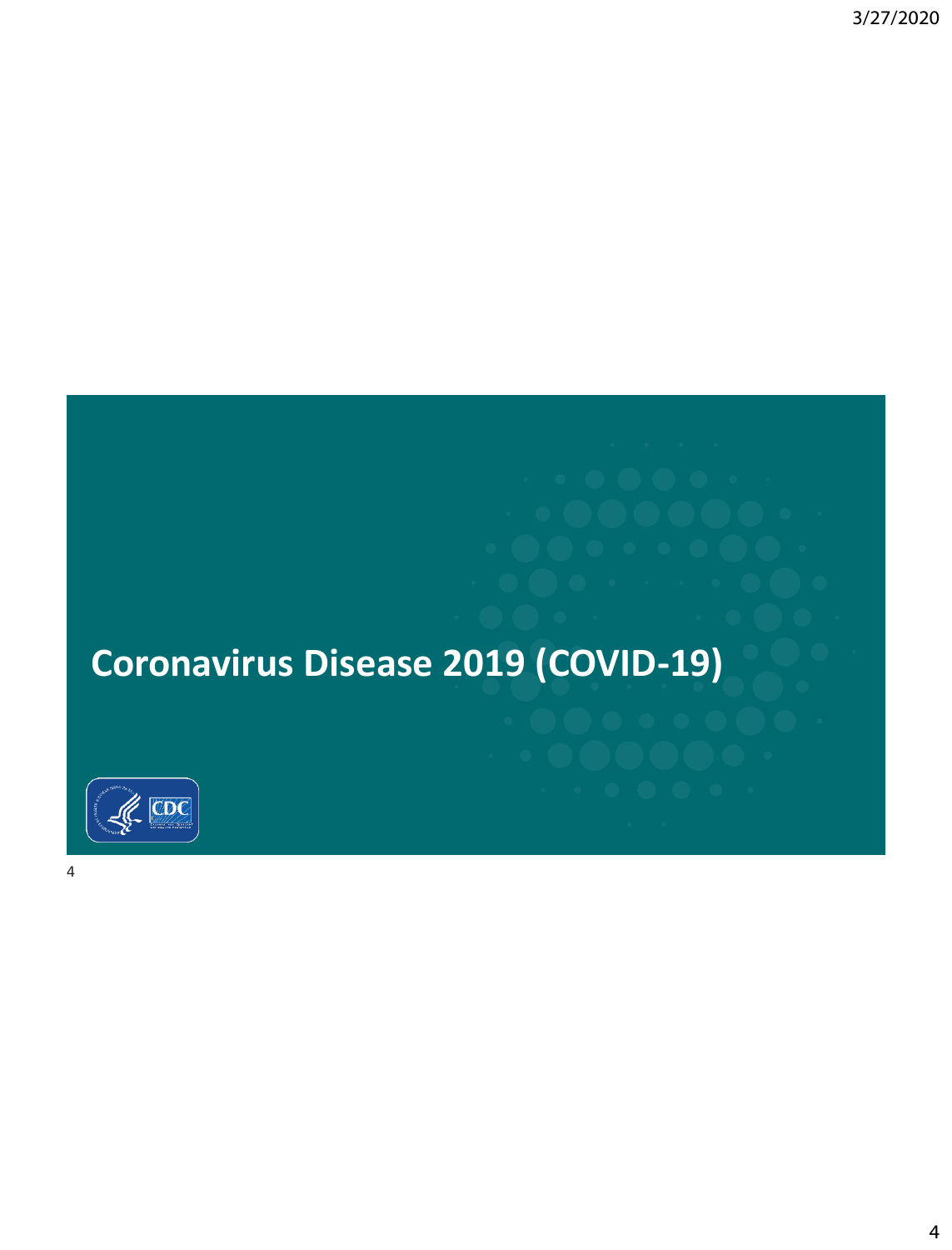#### **Coronavirus Disease 2019 Abbreviation**

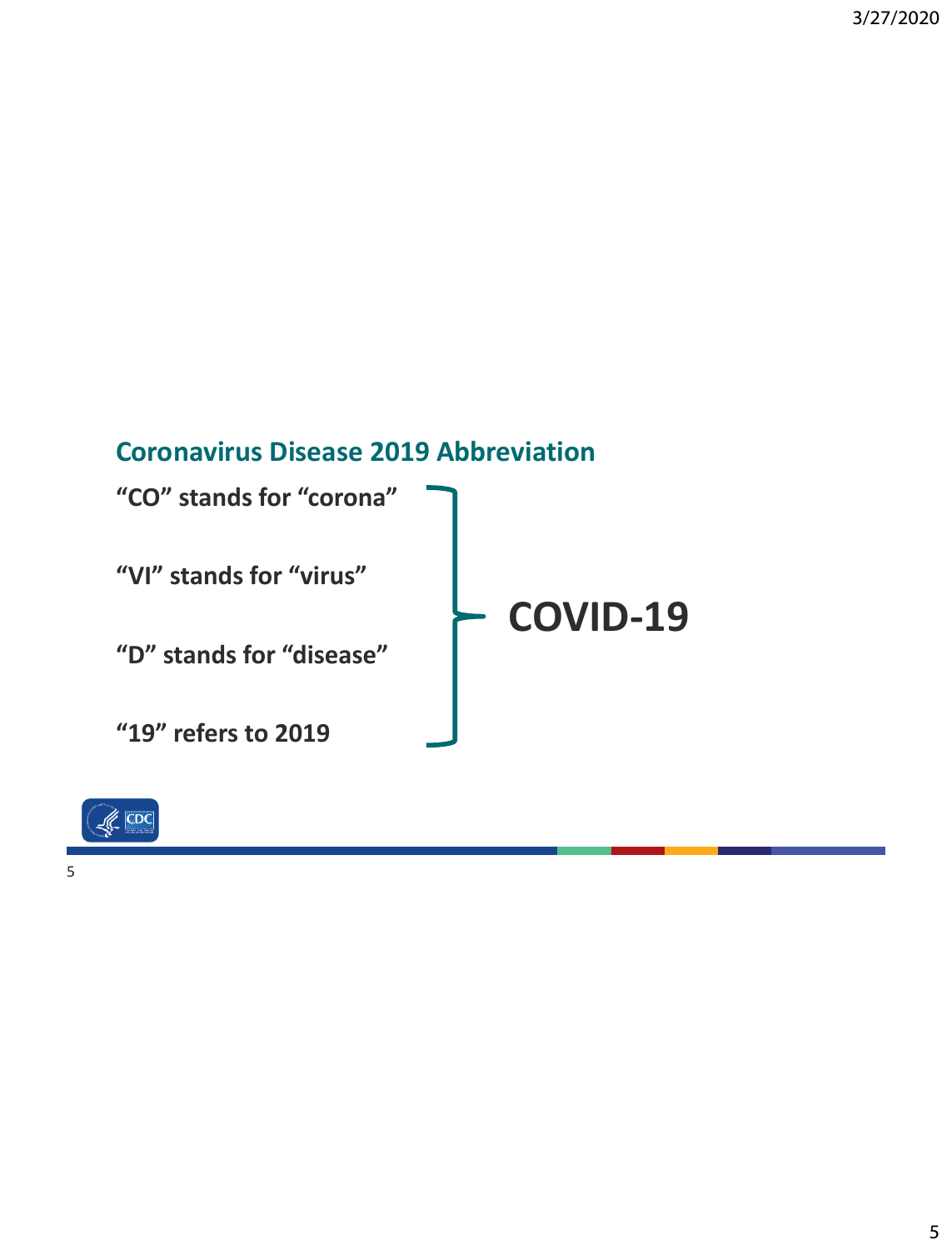#### **What is COVID-19?**

- COVID-19 is a respiratory illness
- Caused by SARS-CoV-2, a type of virus called a "coronavirus"
	- Related to SARS-CoV and MERS-CoV
- The first person was confirmed to have COVID-19 in the U.S. on January 21, 2020
- On January 31, 2020, Health and Human Services Secretary Alex M. Azar II declared a public health emergency for the United States

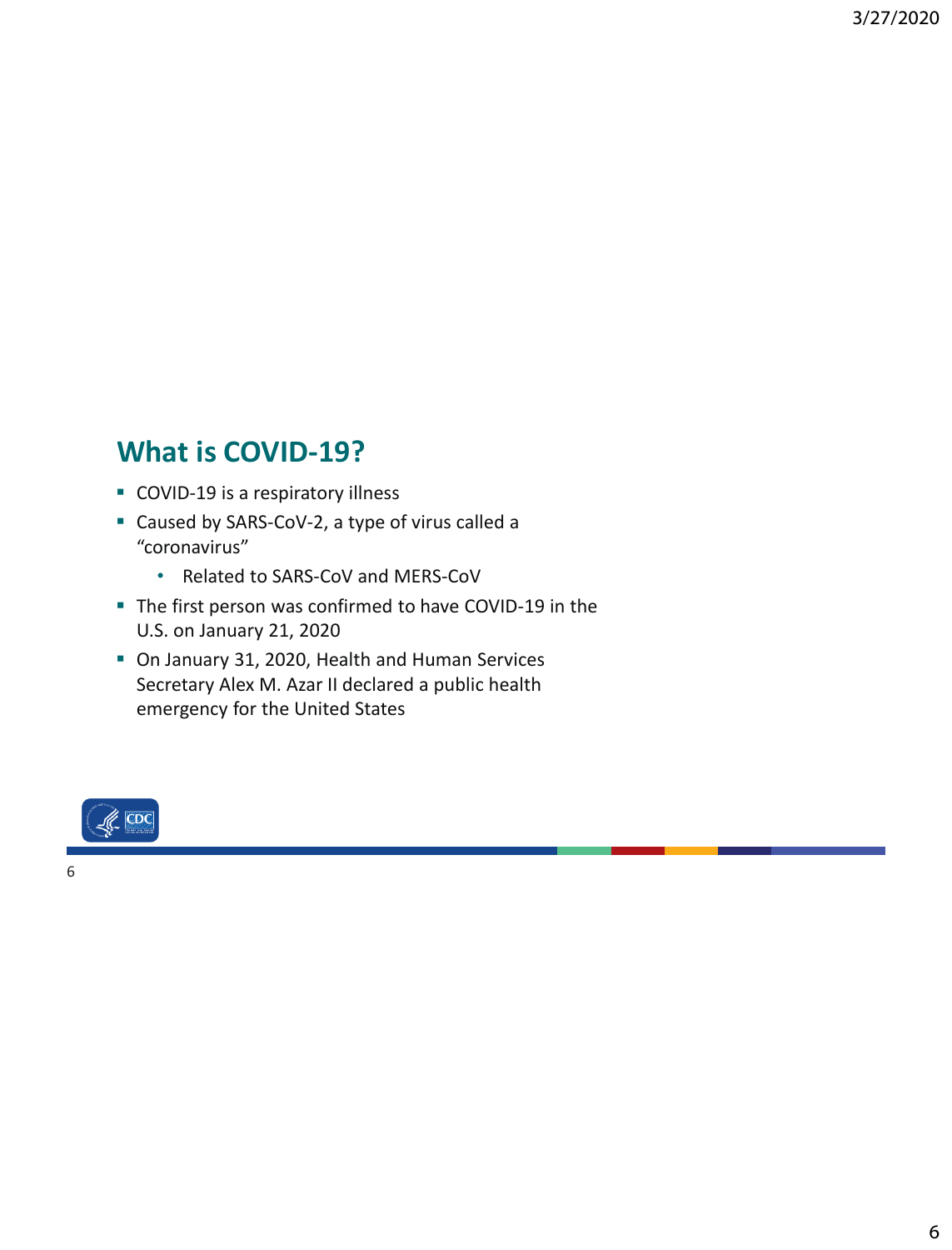#### **How it Spreads**

#### ▪ **Person-to-person spread is the primary mode of transmission**

- Between people in close contact with one another (about six feet)
- Through respiratory droplets when an infected person coughs or sneezes
- **Contact with infected surfaces or objects**
	- It may be possible to get COVID-19 by touching surfaces or objects that the virus is on and then touching your mouth, nose, or eyes
- **COVID-19 is a new disease and we are still learning how it spreads**



7

ЮC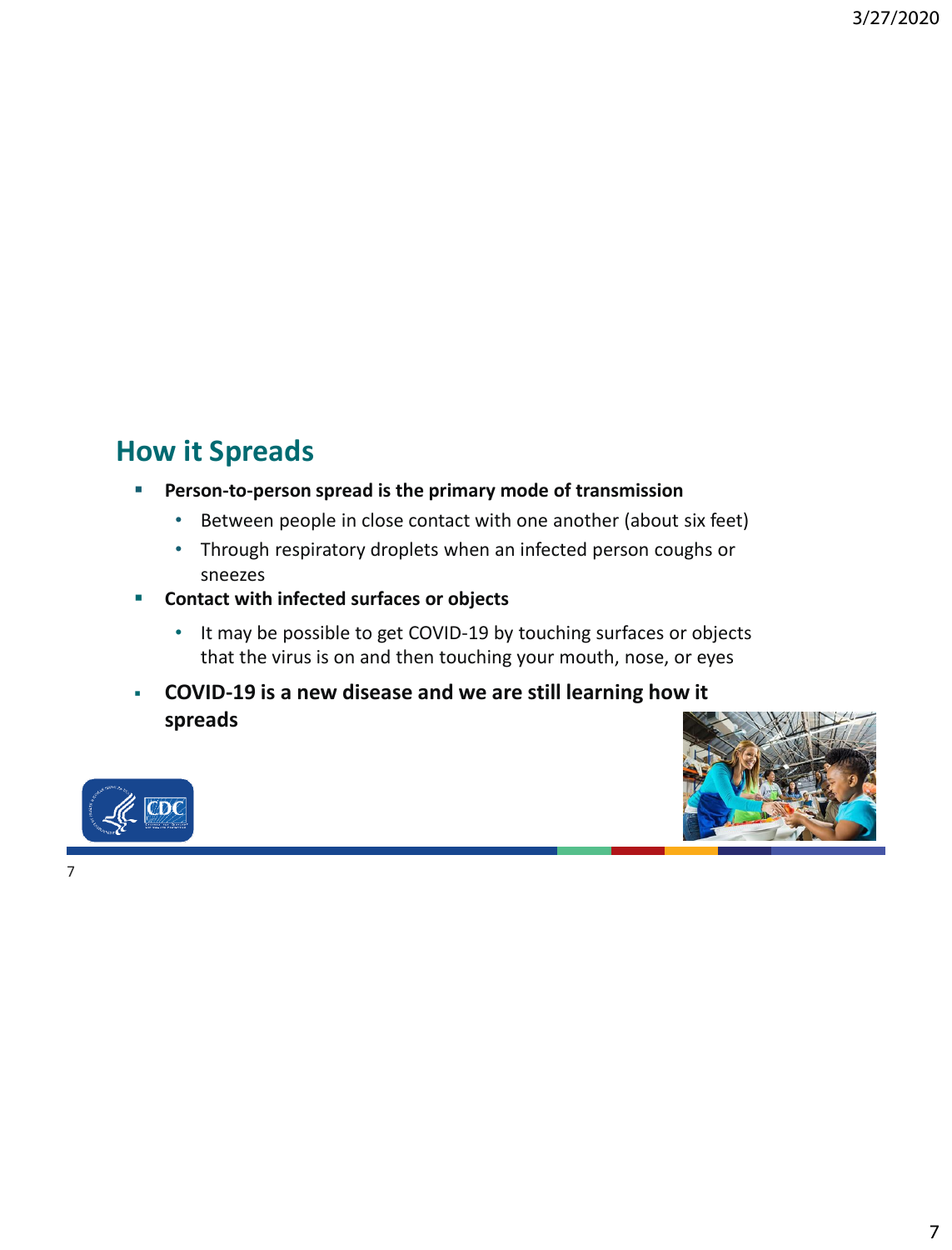#### **COVID-19 Spreads Easily in Long-term Care Facilities**

- COVID-19 may be spread easily between:
	- Residents
	- Healthcare personnel
	- Visitors
- **Ill and COVID-19 infected HCP or visitors, in particular, are the most likely sources of introduction into the facility**
	- **For this reason, early implementation of visitor restrictions and enforcement of sick leave policies for ill HCP are recommended.**



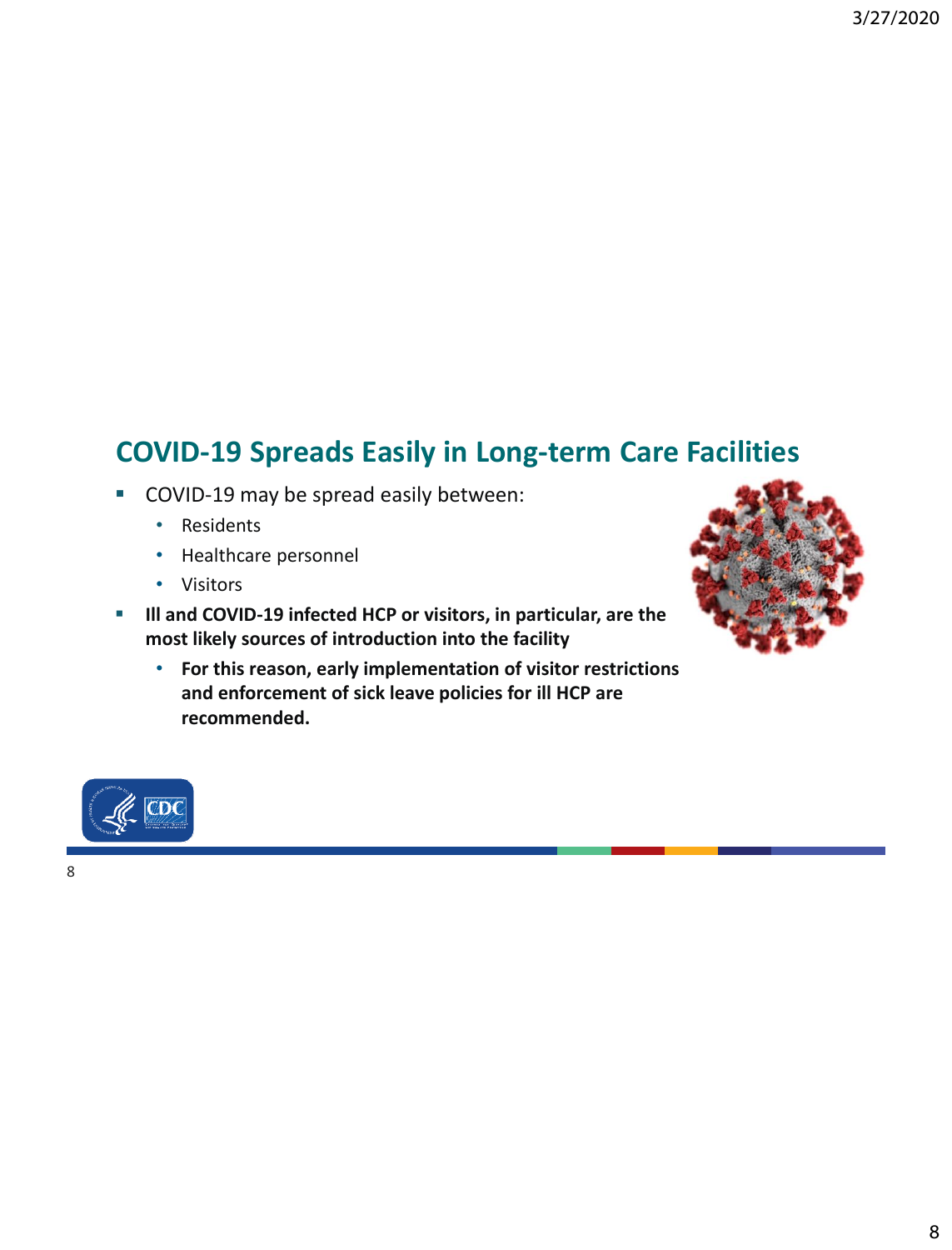#### **COVID-19 Signs and Symptoms**

- It takes between 2-14 days for symptoms to start (median is  $\sim$ 4 days).
- Common symptoms include:
	- fever
	- cough
	- sore throat
	- shortness of breath
	- muscle aches
	- fatigue
- **E** Less common symptoms: sputum production, headache, diarrhea.
- $\blacksquare$  In older adults, initial symptoms might be mild and fever might be absent.





 $\mathscr{K}$  CDC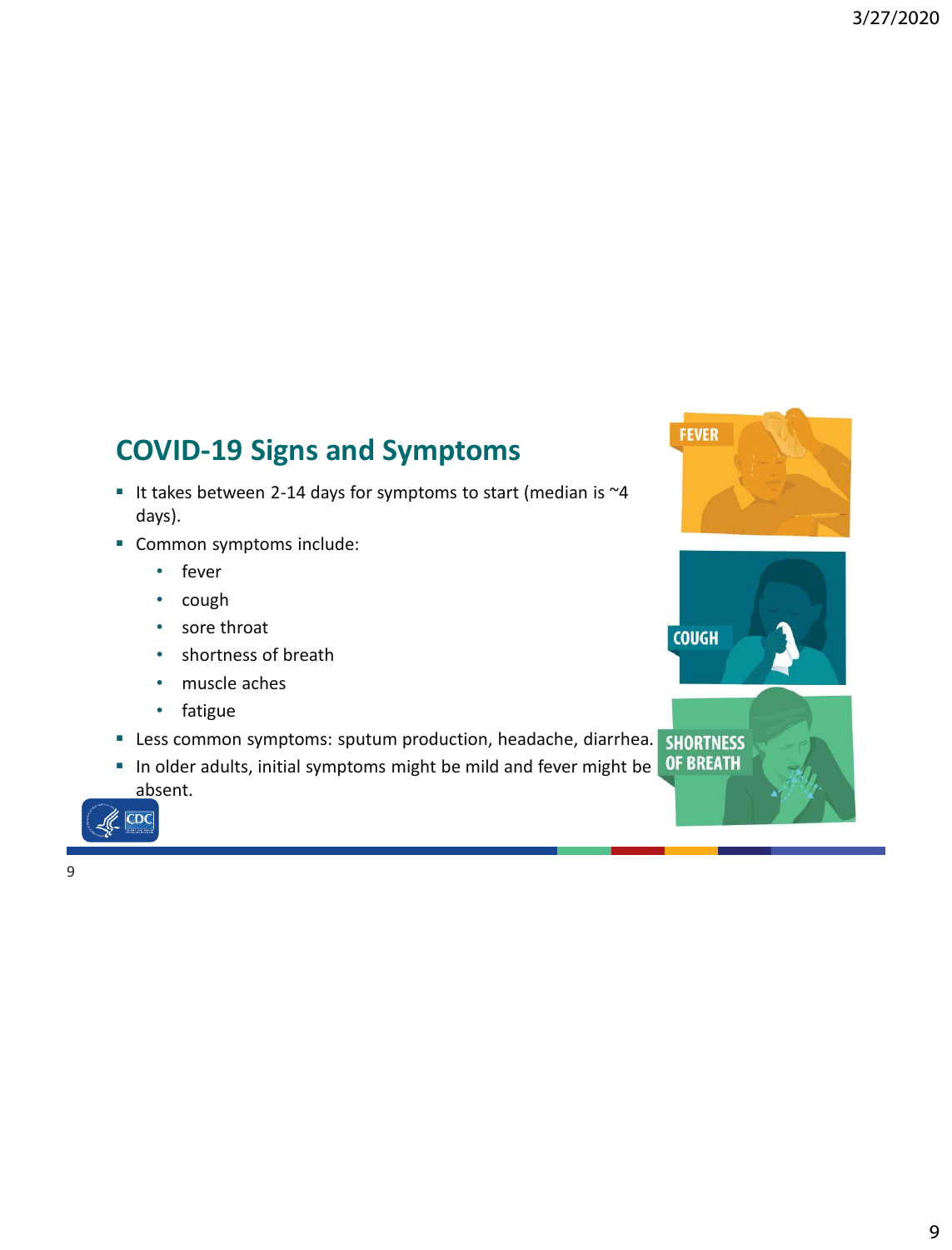#### **Older Adults at Risk for COVID-19**

- The risk for severe illness of the virus may be greatest among:
	- older adults
	- those with co-morbid conditions, including diabetes, hypertension, and heart disease
	- immunocompromised
- Nursing homes, assisted living facilities, other long-term care and residential facilities have vulnerable residents at high risk of COVID-19.

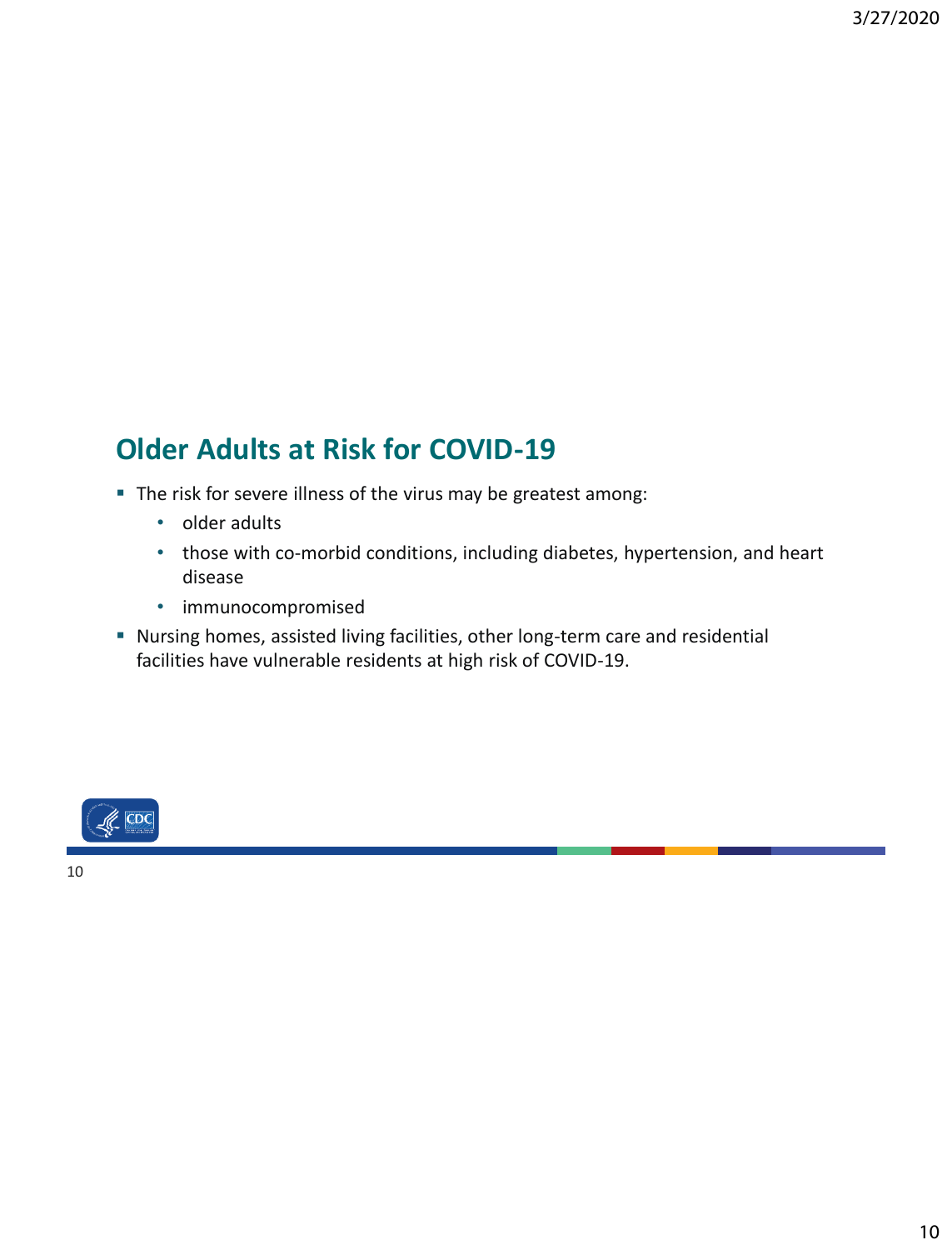#### **COVID-19 Clinical Course and Management**

- Clinical course varies from asymptomatic to mild to severe or fatal illness.
	- Mortality rate varies by age. Mortality rates among confirmed COVID-19 patients in one report<sup>1</sup>:
		- 0.2% for patients <40 years
		- 8% for patients 70-79 years
		- 14.8% for patients at least 80 years
- **EXTENDITY Clinical signs and symptoms may worsen with progression to lower respiratory tract disease in the** second week of illness. (See [CDC's Clinical Management Guidelines](https://www.cdc.gov/coronavirus/2019-ncov/hcp/clinical-guidance-management-patients.html) [https://www.cdc.gov/ coronavirus/2019-ncov/hcp/clinical-guidance-management-patients.html])
	- We are still learning about the development of disease in older adults, but some early reports suggest these individuals can rapidly decompensate.
- No specific treatment for COVID-19 is currently available.
- **EXTENDING IN A LOCAL MANGE IN A LOCAL MANGE IN A LOCAL MANGE IN A LOCAL MANGE IN A LOCAL MANGE IN A LOCAL MANGE IN A LOCAL MANGE IN A LOCAL MANGE IN A LOCAL MANGE IN A LOCAL MANGE IN A LOCAL MANGE IN A LOCAL MANGE IN A LO** management of complications.

 $CDC$ 

<sup>1</sup>Chinese CDC. CCDC Weekly 2020; 8:113-122.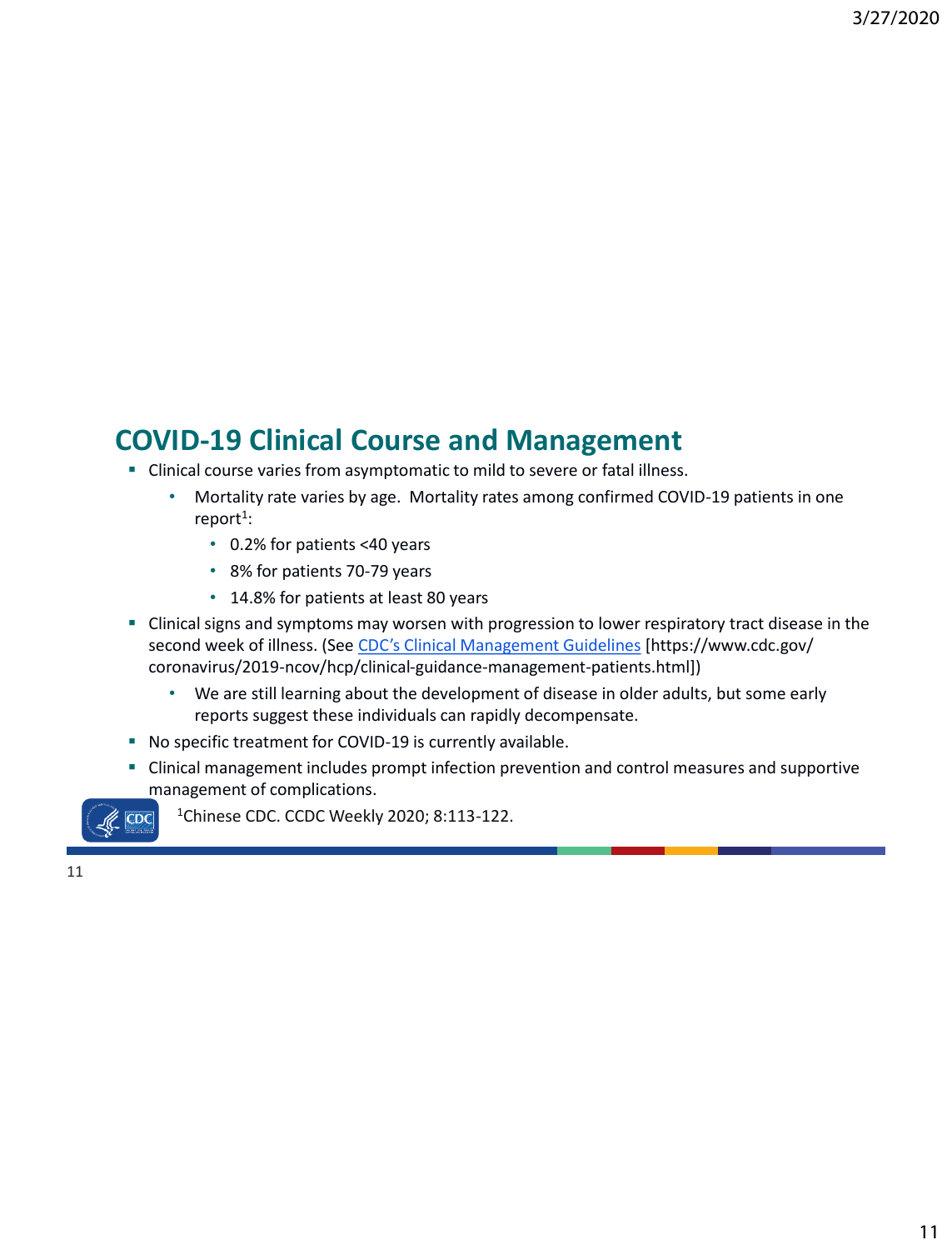# **Preparing for COVID-19 in Long-term Care Settings**

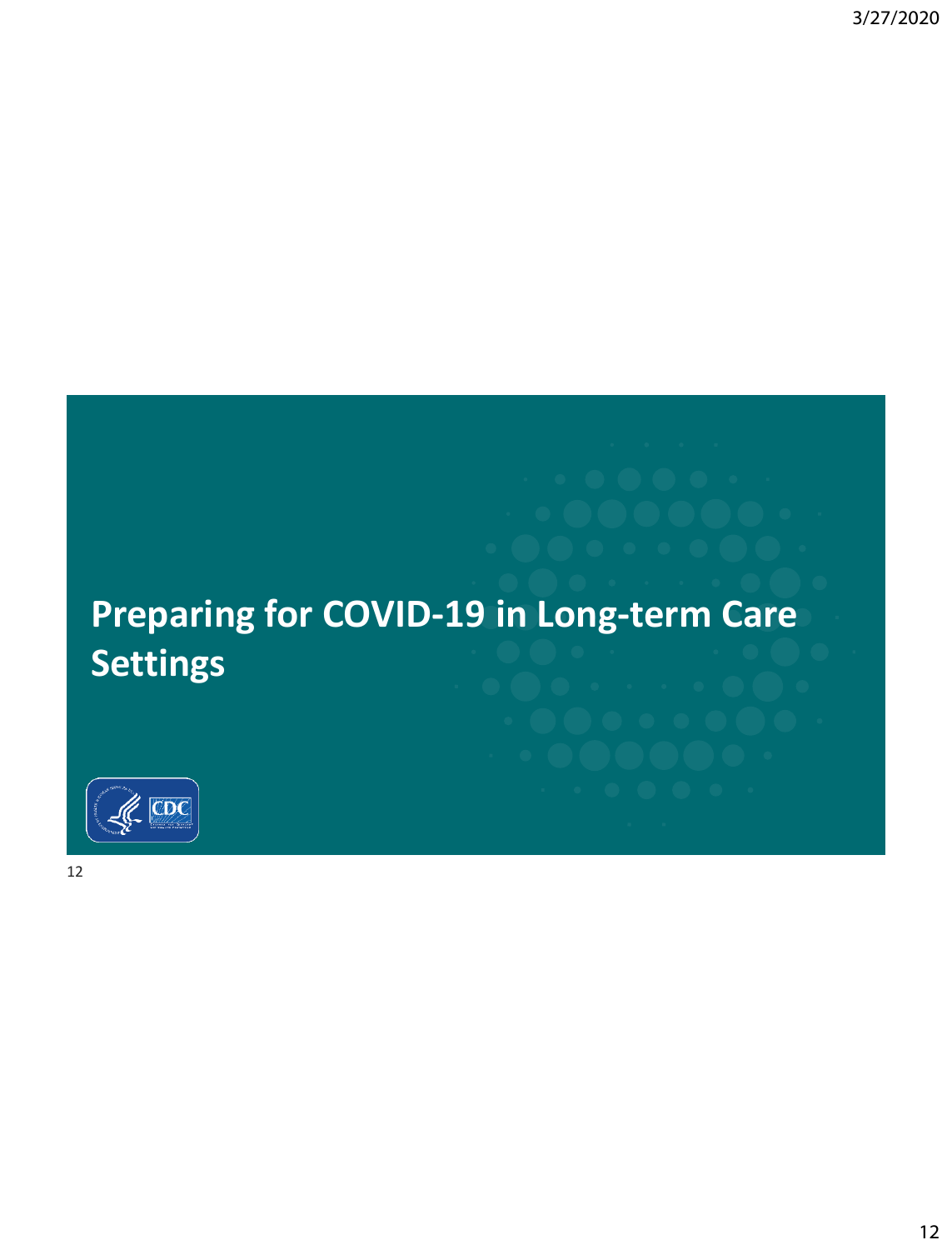#### **Key Strategies to Prepare for COVID-19**

- 1. Keep COVID-19 from entering your facility
- 2. Identify infection early
- 3. Prevent spread of COVID-19
- 4. Assess supply of personal protective equipment (PPE) and initiate measures to optimize current supply
- 5. Identify and manage severe illness

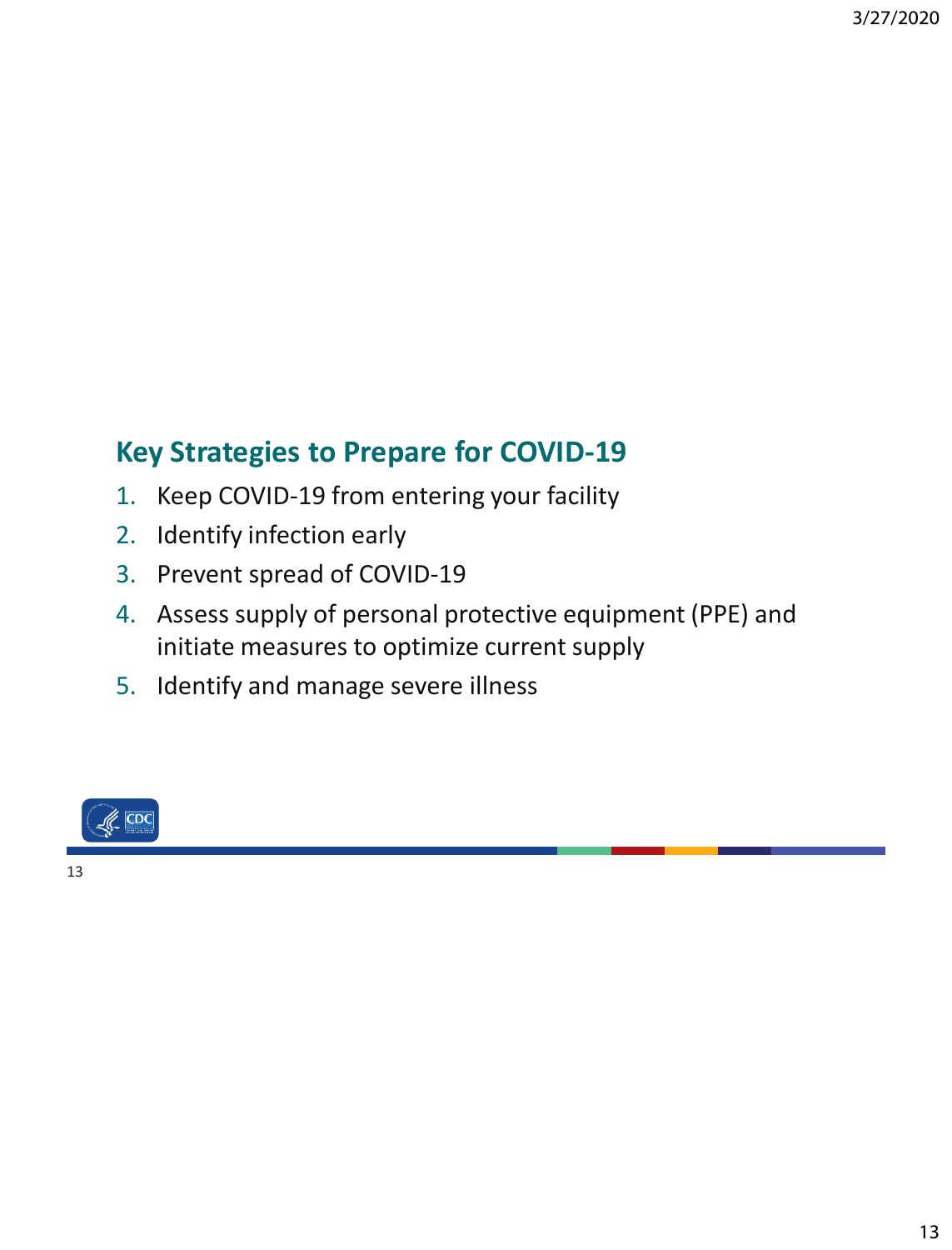#### **Restrict Visitors to Keep Residents Safe**



**HELP KEEP OUR RESIDENTS SAFE** 

FROM COVID-19 and RESPIRATORY INFECTIONS

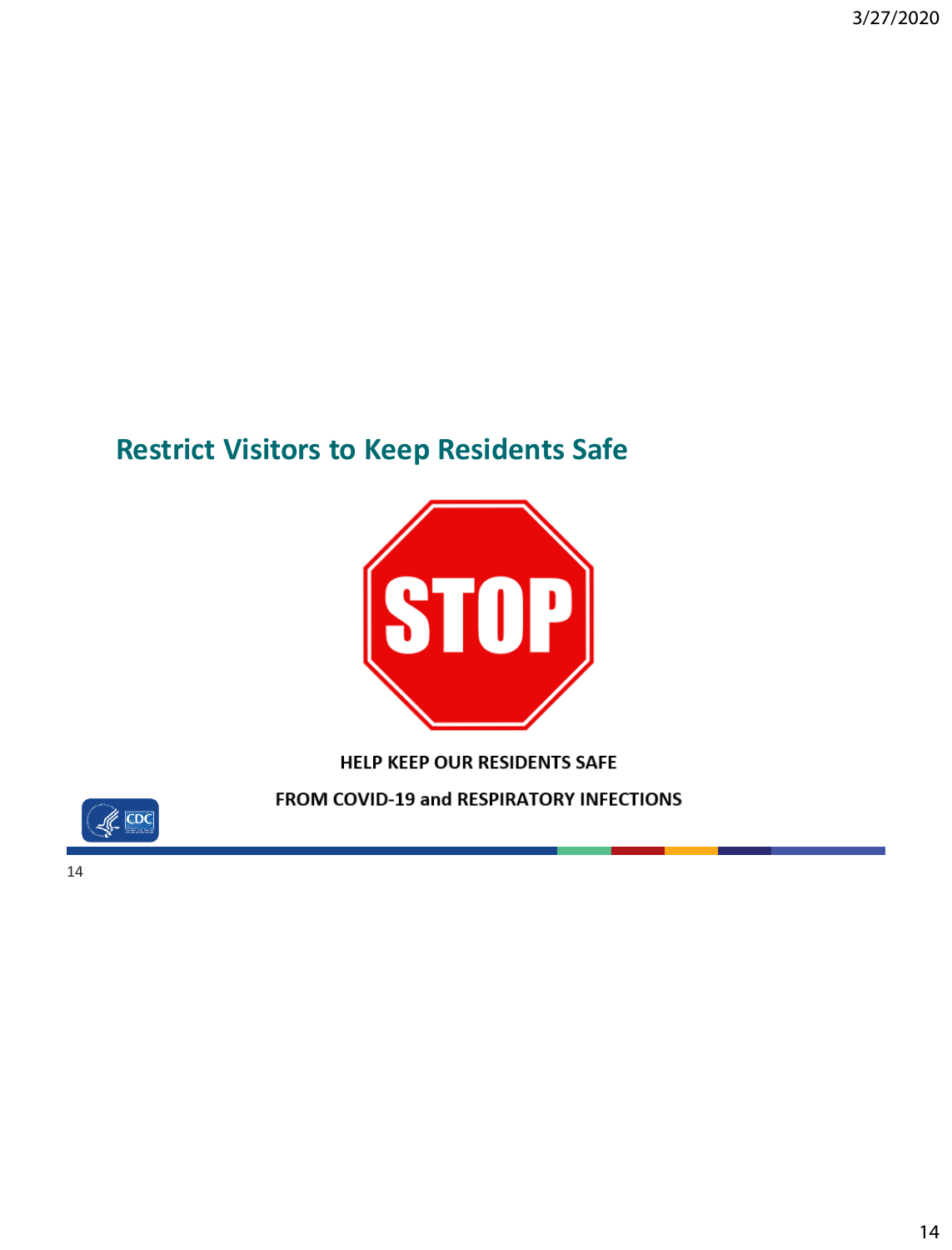## **1. Keep COVID-19 from entering your facility**

- Restrict all visitors except for compassionate care situations (e.g., end of life).
- Restrict all volunteers and non-essential healthcare personnel (HCP), including consultant services (e.g., barber).
- Cancel all field trips outside of the facility.
- Have residents who must regularly leave the facility for medically necessary purposes (e.g., residents receiving hemodialysis) wear a facemask whenever they leave their room, including for procedures outside of the facility.

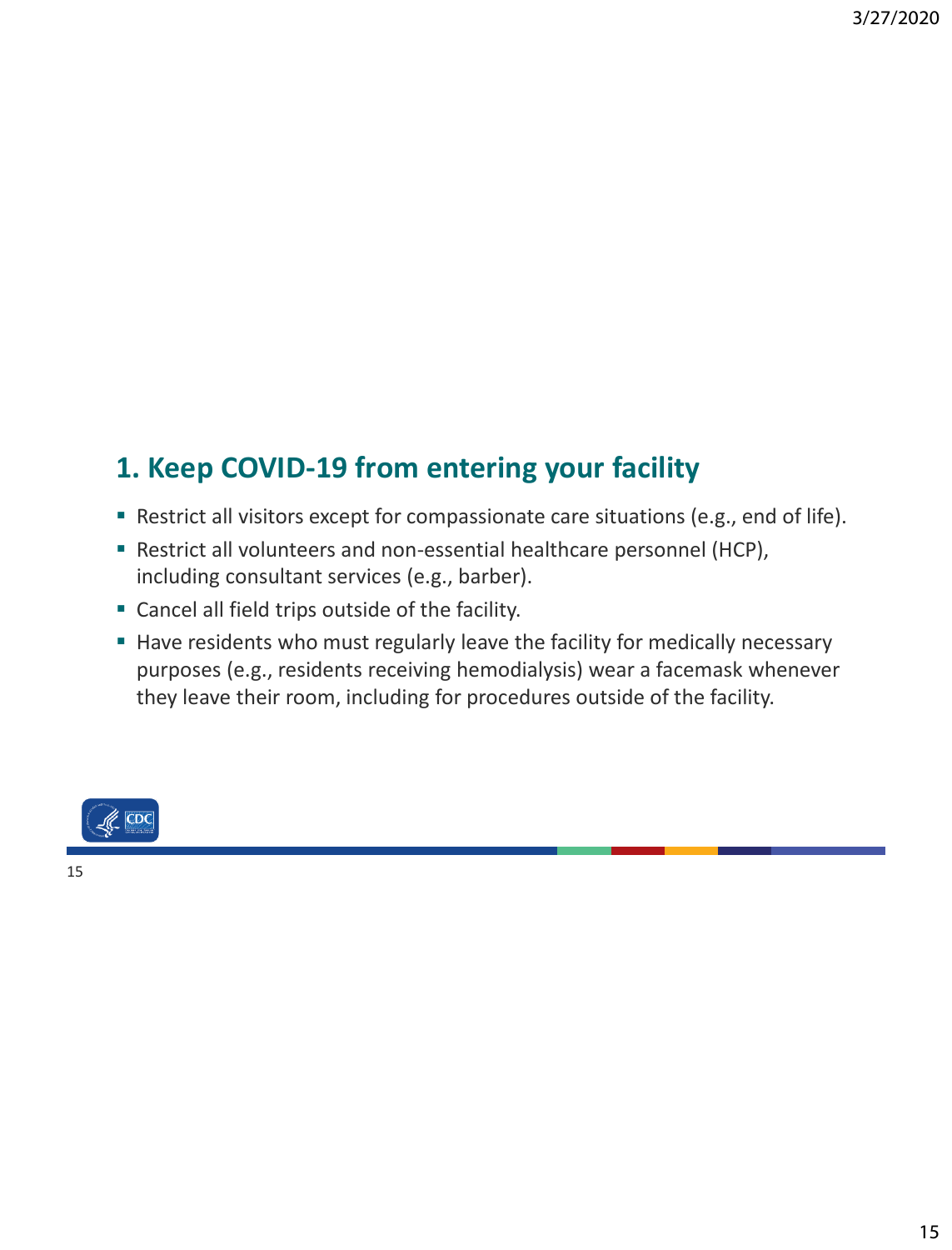#### **Communicate with Residents & Families**

- Send letters or emails to families advising them that all visitation is being restricted except for certain compassionate care situations, such as end of life situations
- Facilitate remote communication between residents and visitors (e.g., video-call applications on cell phones or tablets)
- Post signs at the entrances to the facility instructing visitors to not enter
- Maintain contact information for resident's family or nextof-kin and continue open communication
- **.** Inform residents and families if an individual in the facility tests positive for COVID-19

#### Help Keep our Residents Safe from COVID-19

age from: Dear Residents, Families, Friends, Volunteers:

We are committed to keeping our residents safe<br>navirus Disease 2019 (abbreviated COVID-19) ca mmitted to keeping our residents sare and we need your net<br>isease 2019 (abbreviated COVID-19) can cause outbreaks in n<br>are elderly and may have medical conditions putting them at<br>ren severely ill, with COVID-19. Visitors a m nun<br>m at a '

e covid-<br>Le COVID-19 is seen in<br>tions to reduce the ri

- **Effective imp** i<br>Intel in We are restricting all viritation one but, per gui
- 

ery much for ev Please contact us with additional questions at

 $CDC$ 

<https://www.cdc.gov/coronavirus/2019-ncov/downloads/healthcare-facilities/Long-Term-Care-letter.pdf>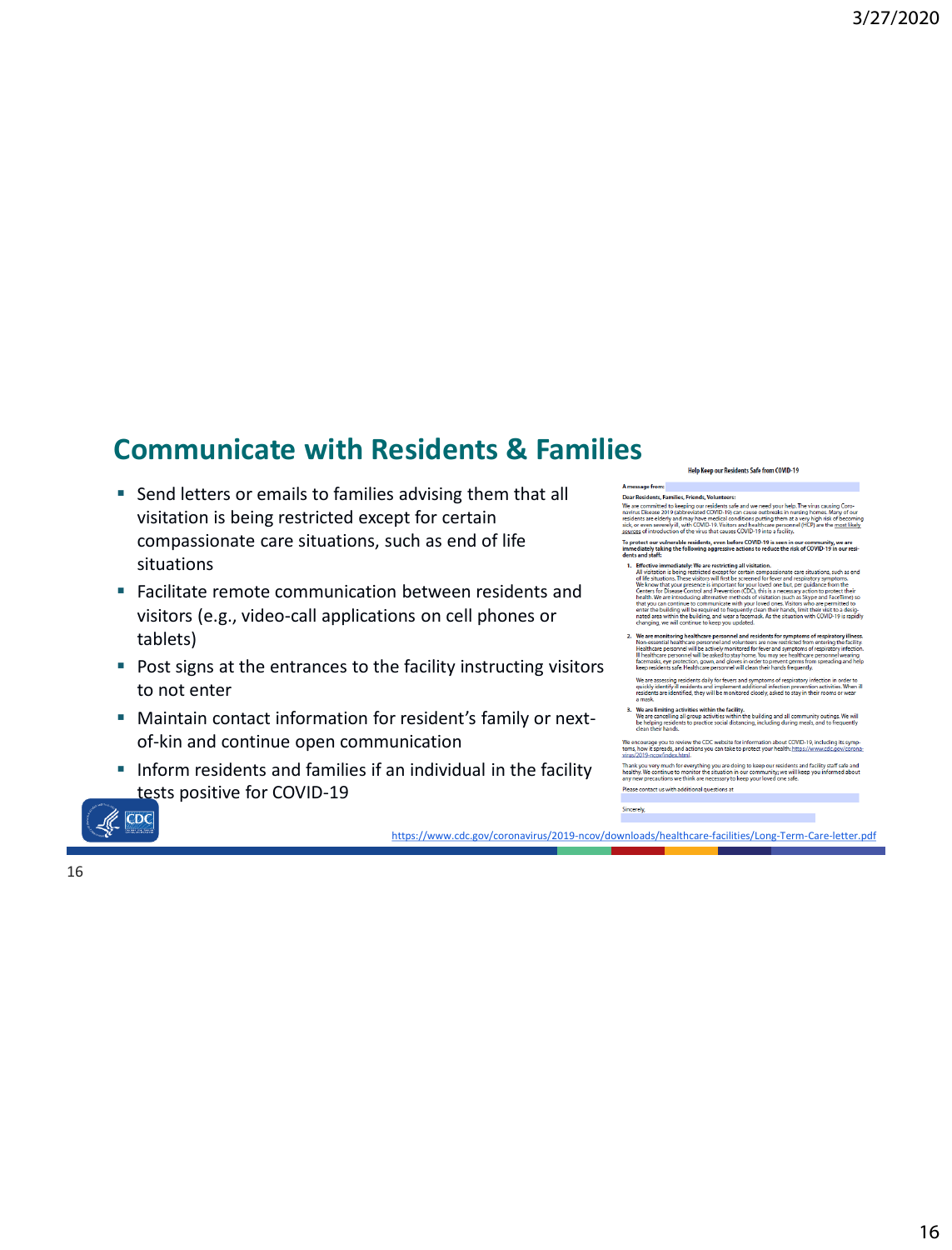#### **Exceptions to Visitation Restriction**

- All visitation should be restricted except for compassionate care situations (e.g., end of life).
- Visitors during end of life situations must first be screened for fever or symptoms of respiratory infection
	- Visitors during end of life situations that are permitted to enter the facility should frequently perform hand hygiene, wear a facemask, and limit their movement and interactions with others in the facility (e.g., confine themselves to resident's room).

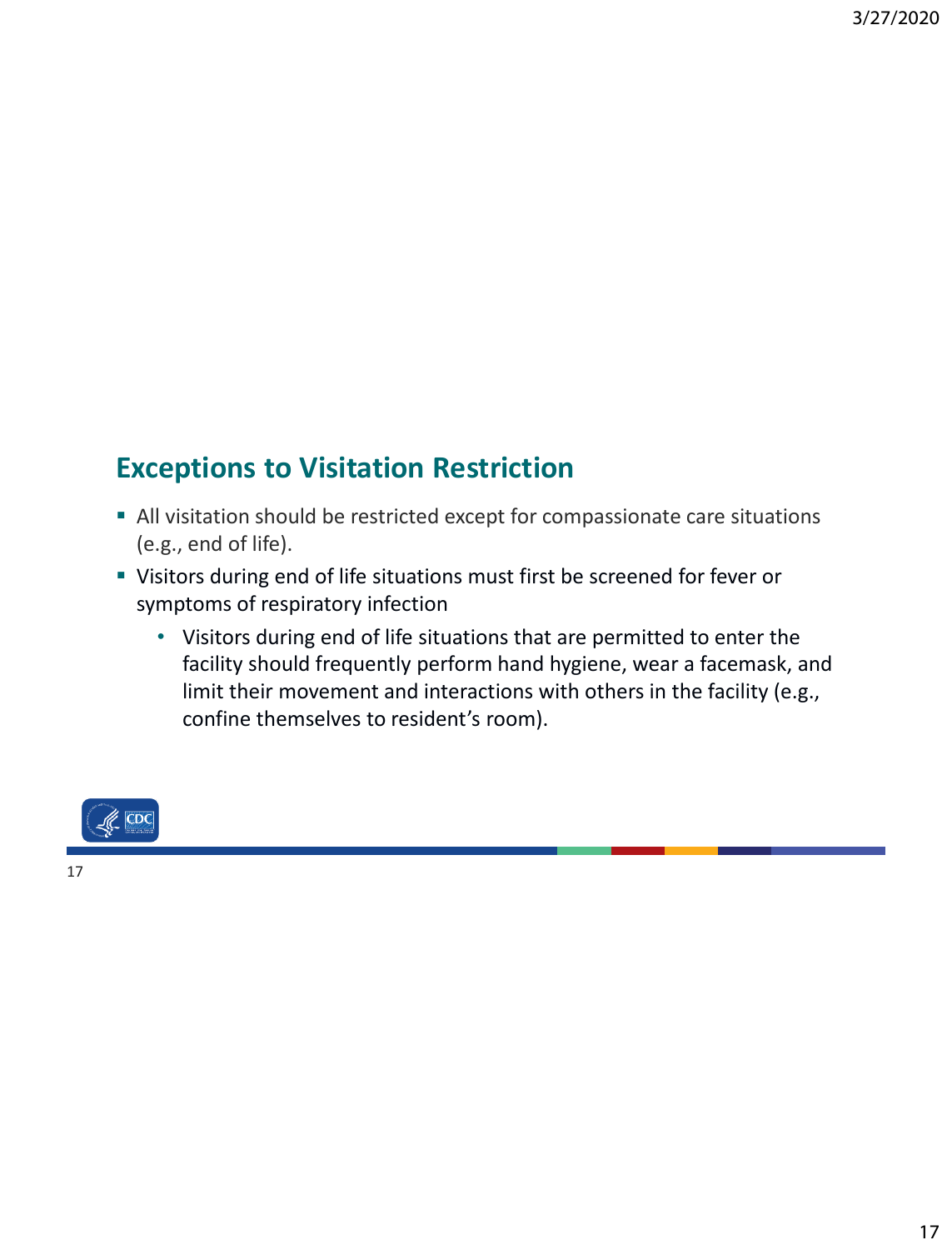#### **Educate Residents and Visitors**

- Provide information about COVID-19.
- **Explain actions the facility is taking to protect them and** their loved ones.
- Visitor restrictions
	- Explain how they can serve as a source of infections in the facility
- Share actions they can take to protect themselves in the facility (e.g., perform hand hygiene, practice respiratory hygiene and cough etiquette, limit handshakes and hugs).



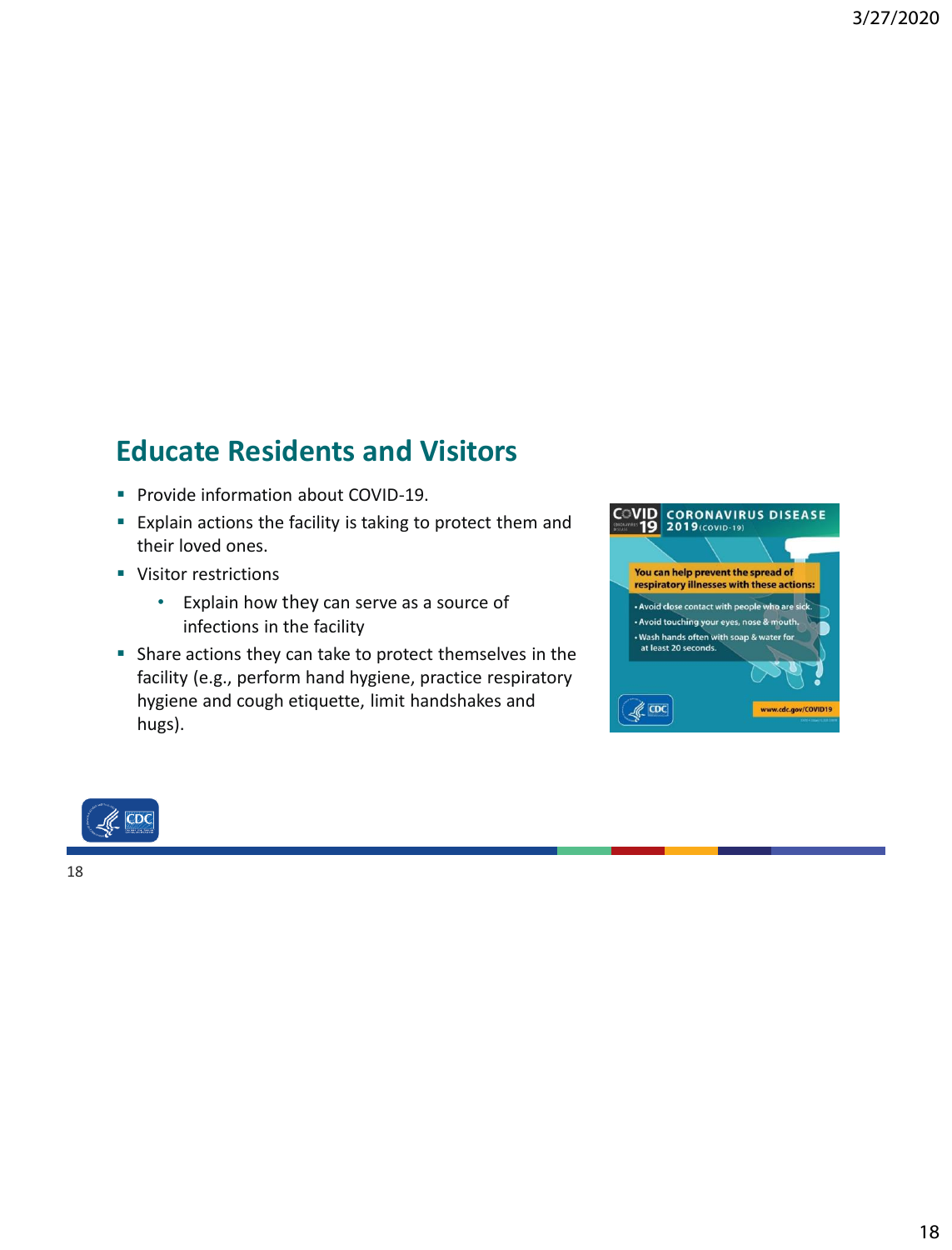#### **Screen Healthcare Personnel**

- **EXECT Actively screen all HCP**, including any visiting or consultant HCP (e.g., wound care, podiatry, barber, lab), for fever and respiratory symptoms before starting each shift (HCP should monitor themselves, even when not working)
	- Take temperature
	- Assess and report if HCP have any of the following symptoms:
		- o fever
		- o shortness of breath
		- o new or changed cough
		- o sore throat
- **.** If staff become ill while working, they should immediately stop, put on a facemask, notify their facility supervisor, and go home
- **Emphasize the importance of not reporting to work when ill** 
	- Explain how they can serve as a source of infections in the facility
		- Facility should have supportive sick leave policies



\*Fever is either measured temperature >100.0<sup>o</sup>F. Respiratory symptoms consistent with COVID-19 are cough, shortness of breath, and sore throat. Medical evaluation may be recommended for lower temperatures (<100.0<sup>o</sup>F) or other symptoms (e.g., muscle aches, nausea, vomiting, diarrhea, abdominal pain headache, runny nose, fatigue) based on assessment by public health authorities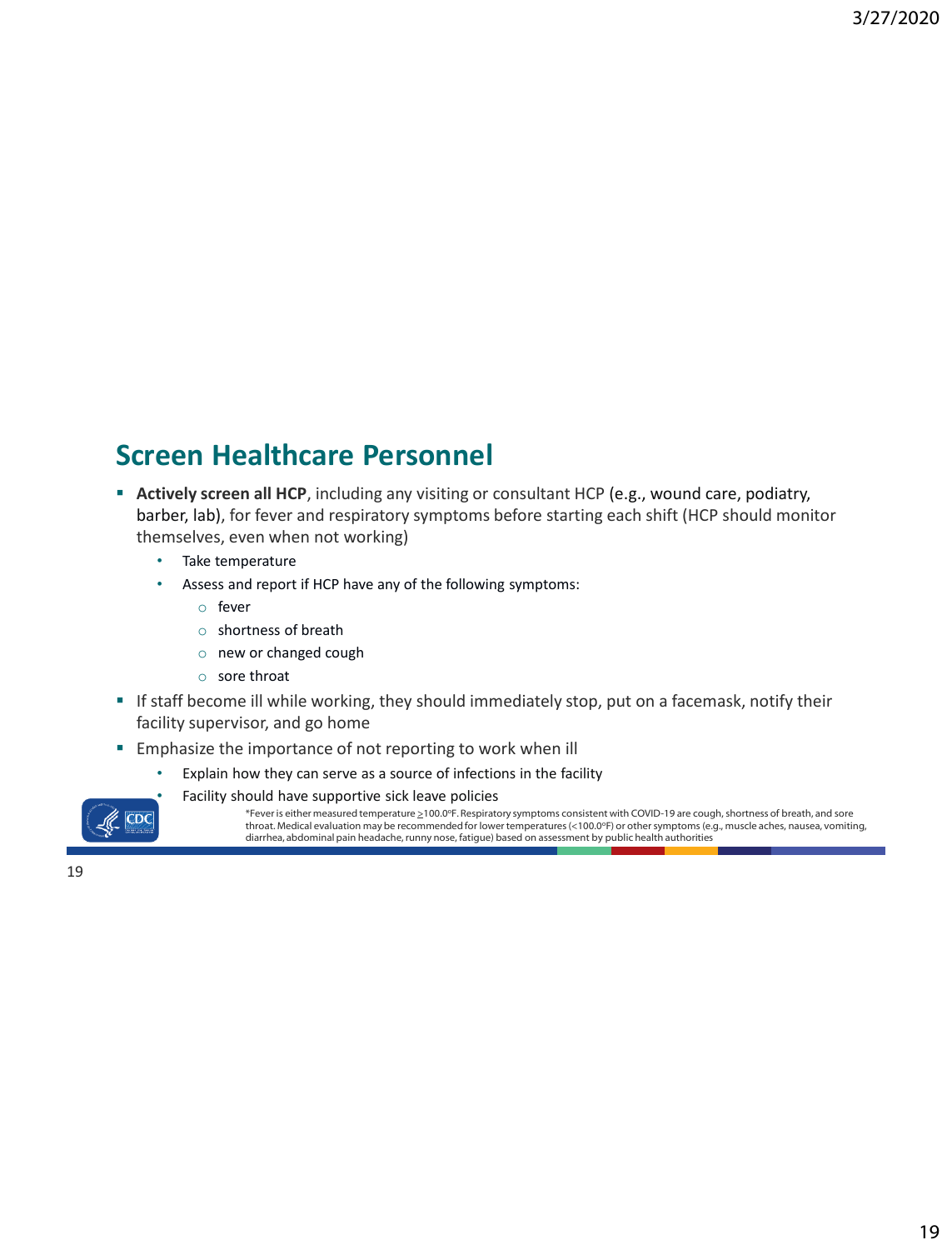#### **Educate Healthcare Personnel**

- **Provide information about COVID-19**
- **Provide information on infection prevention and control measures and explain how** they protect HCP, residents, and visitors with an emphasis on:
	- Hand hygiene
	- Selection and use of PPE, including donning and doffing PPE, and how to preserve PPE when supply is low
- Education should be provide to direct care, ancillary services (e.g. environmental services) and external providers (e.g., wound care, laboratory services)
- Inform healthcare personnel if an individual in the facility tests positive for COVID-19



20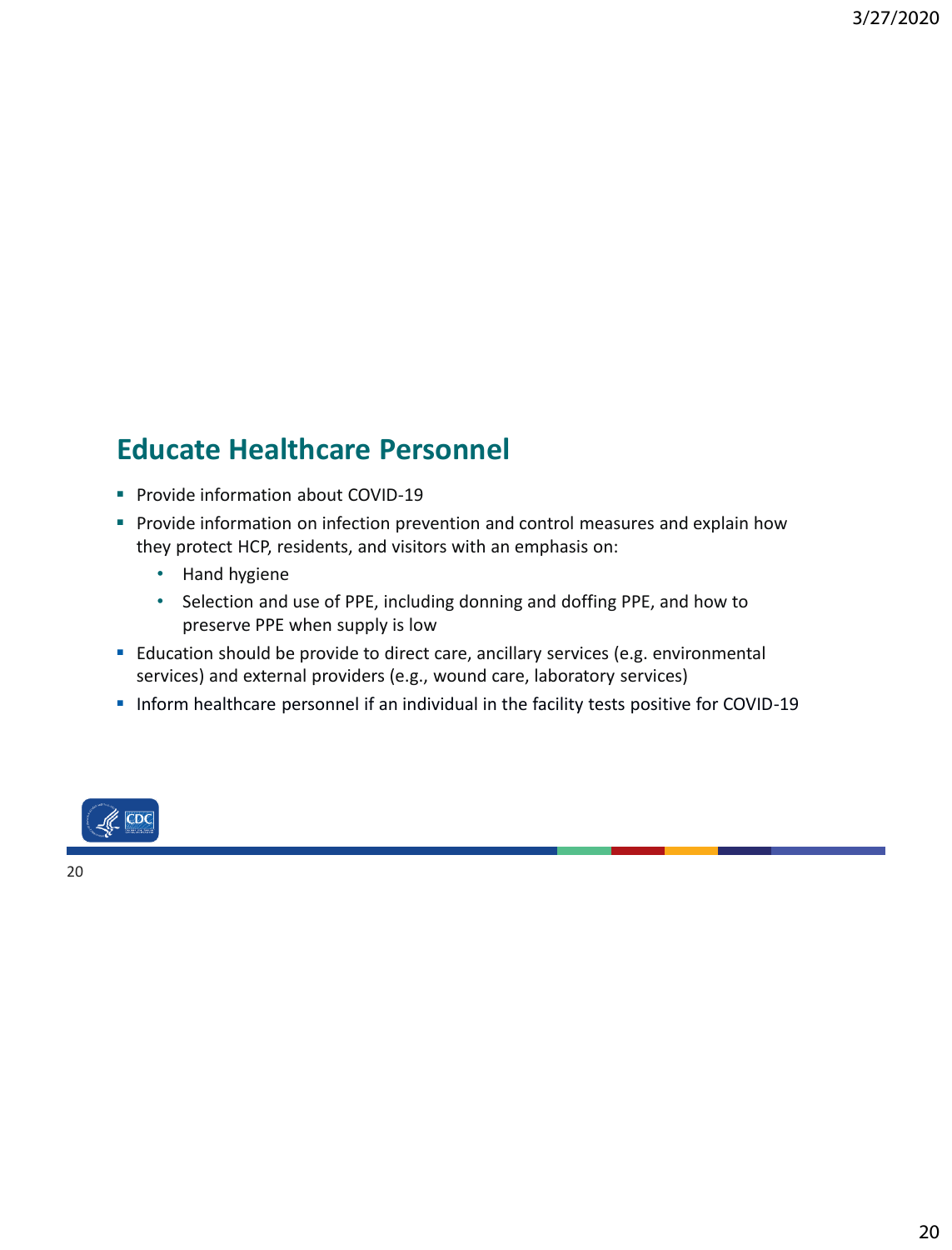## **2. Identify Infection Early**

- **Actively screen all residents** at least daily, and at time of admission, for fever and respiratory symptoms
- Take resident's temperature
- Ask residents to report and assess for symptoms:
	- New or change in cough
	- sore throat
	- difficulty breathing

diarrhea.

- feeling feverish
- **Older adults may not show typical symptoms, fever may be absent.**
- **EXELESS** common symptoms include: new or worsening malaise, new dizziness,

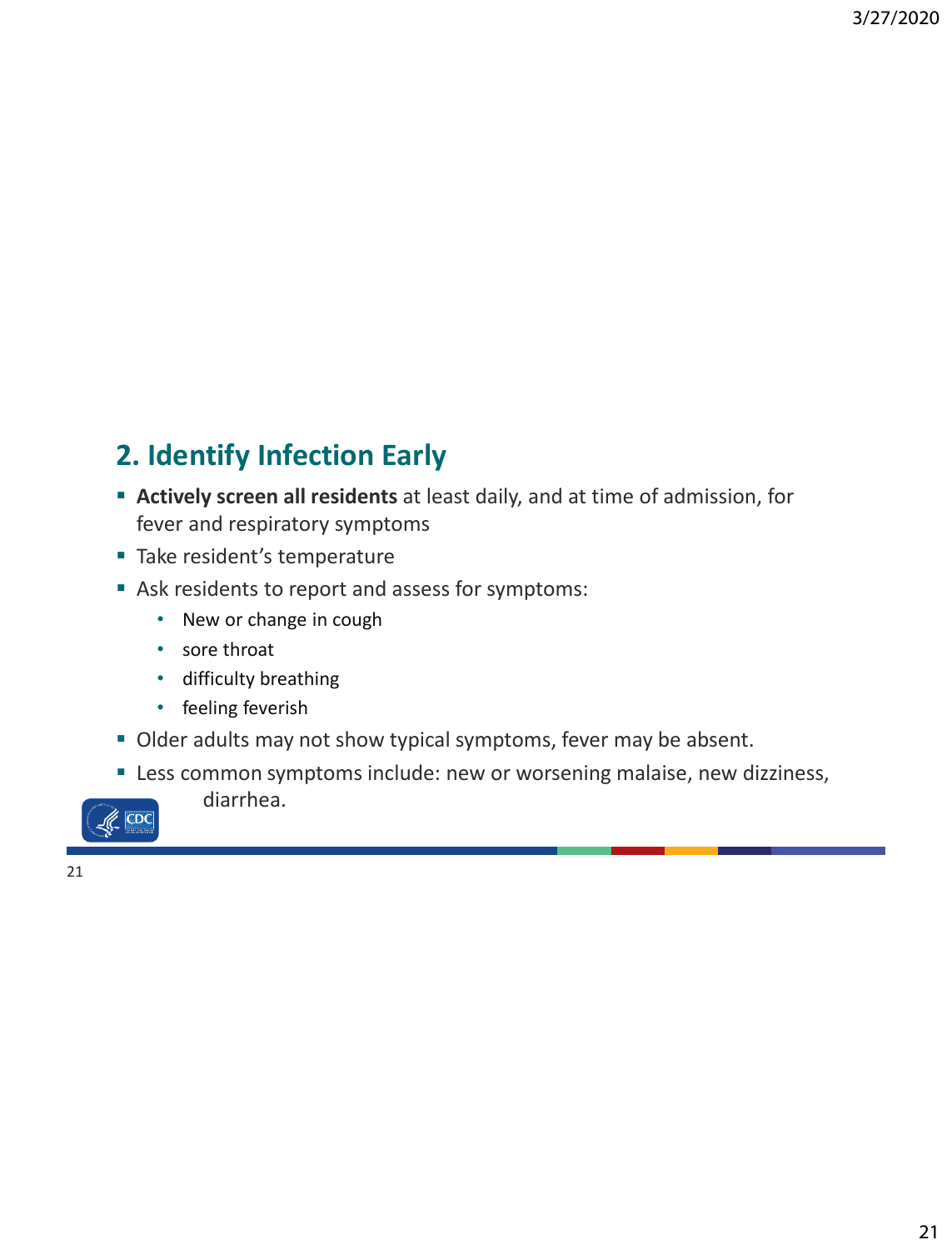## **Long-Term Care Respiratory Surveillance Line List**

| 1. | Name | Age | Gender (M/F) | Staff (S)<br>Resident (R) or | Long stay (L)<br>ă<br>Residents Only: Short stay (S) | Bldg/Floor<br>Residents Only: | Residents Only: Room/Bed | Staff Only: Primary floor assignment | Symptom onset date: (mm/dd) | Fever <sup>8</sup> (Y/N) | Cough (Y/N) | Myalgia (body ache) (Y/N) | H - headache, SB - shortness of breath, LA - loss of appetite,<br>Additional documented s/s (select all codes that apply)<br>C - chills, ST - sore throat, O - other: Specify, |  |
|----|------|-----|--------------|------------------------------|------------------------------------------------------|-------------------------------|--------------------------|--------------------------------------|-----------------------------|--------------------------|-------------|---------------------------|--------------------------------------------------------------------------------------------------------------------------------------------------------------------------------|--|
| 2. |      |     |              |                              |                                                      |                               |                          |                                      |                             |                          |             |                           |                                                                                                                                                                                |  |
| 3. |      |     |              |                              |                                                      |                               |                          |                                      |                             |                          |             |                           |                                                                                                                                                                                |  |
|    |      |     |              |                              |                                                      |                               |                          |                                      |                             |                          |             |                           |                                                                                                                                                                                |  |



CDC resource for performing respiratory infection surveillance in long-term care facilities: <https://www.cdc.gov/longtermcare/pdfs/LTC-Resp-OutbreakResources-P.pdf>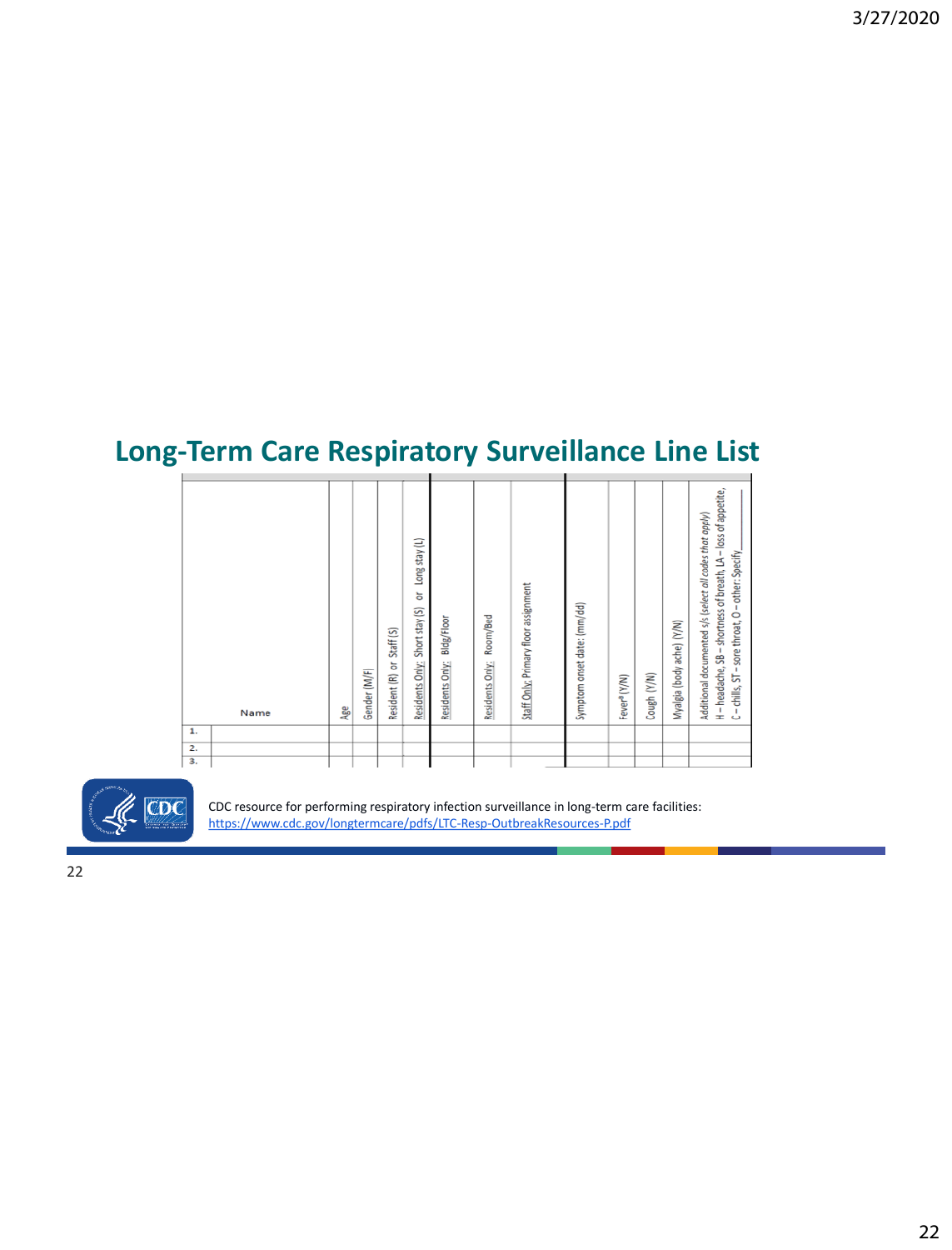#### **Notify the Health Department**

- **EX Notify the health department about residents with severe respiratory infection and clusters (per local protocol or 3 or more residents or HCP with symptoms within 72 hours) of respiratory infection.**
- **Notify the health department if, based on evaluation of the resident or prevalence in the community, COVID-19 is suspected.**
- Know your local and state health department point of contacts:
	- Contact information for the healthcare-associated infections program in each [state health department is available here: https://www.cdc.gov/hai/state](https://www.cdc.gov/hai/state-based/index.html)based/index.html

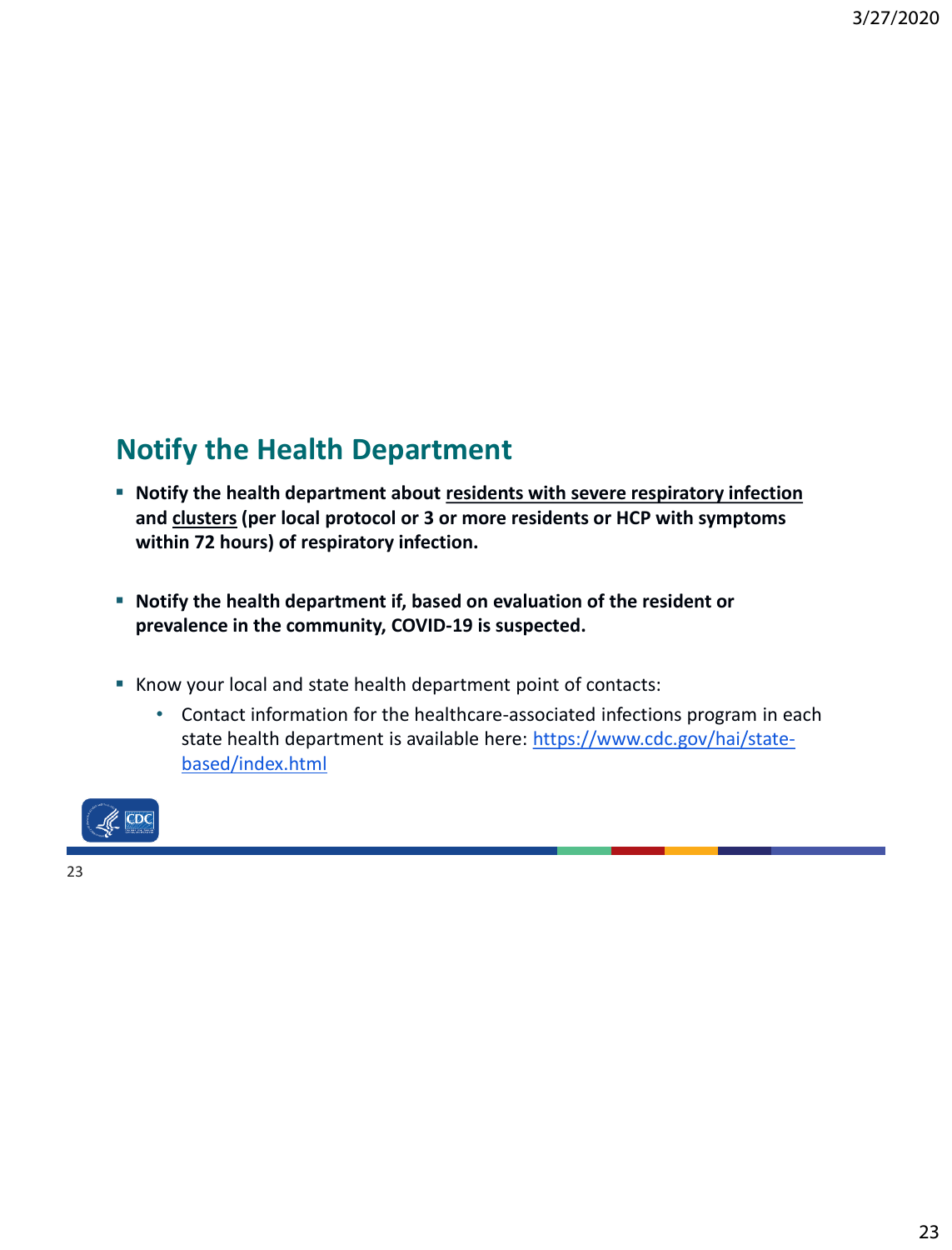## **3. Prevent Spread of COVID-19**

- **Enforce social distancing among residents (stay 6 feet apart)**
- Cancel all group activities and communal dining
- When COVID-19 is reported in the community:
	- Begin universal facemask use by all HCP when they enter the facility
	- If facemasks are in short supply, they should be prioritized for direct care personnel
	- All HCP should be reminded to practice social distancing when in break rooms or common areas.

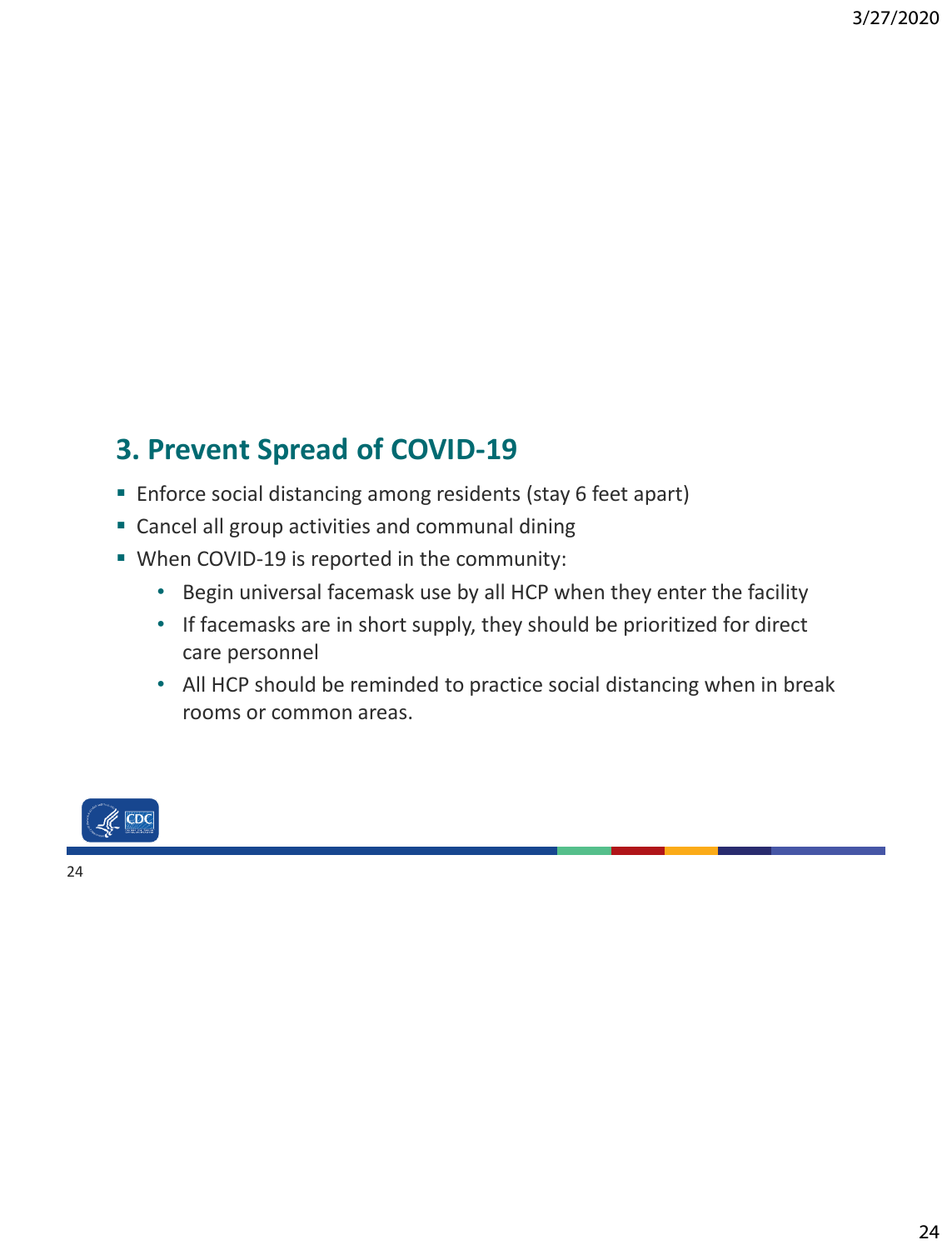#### **Prevent the Spread of COVID-19**

- **.** If COVID-19 is identified in the facility:
	- Immediately restrict all residents to their rooms
	- Have HCP wear all recommended PPE for all resident care, regardless of the presence of symptoms\*
	- Notify staff, residents and families that an individual in the facility tested positive for COVID-19.
- Notify public health to help inform decisions about testing additional staff or residents on the unit and in the facility.



\*Implement PPE preserving strategies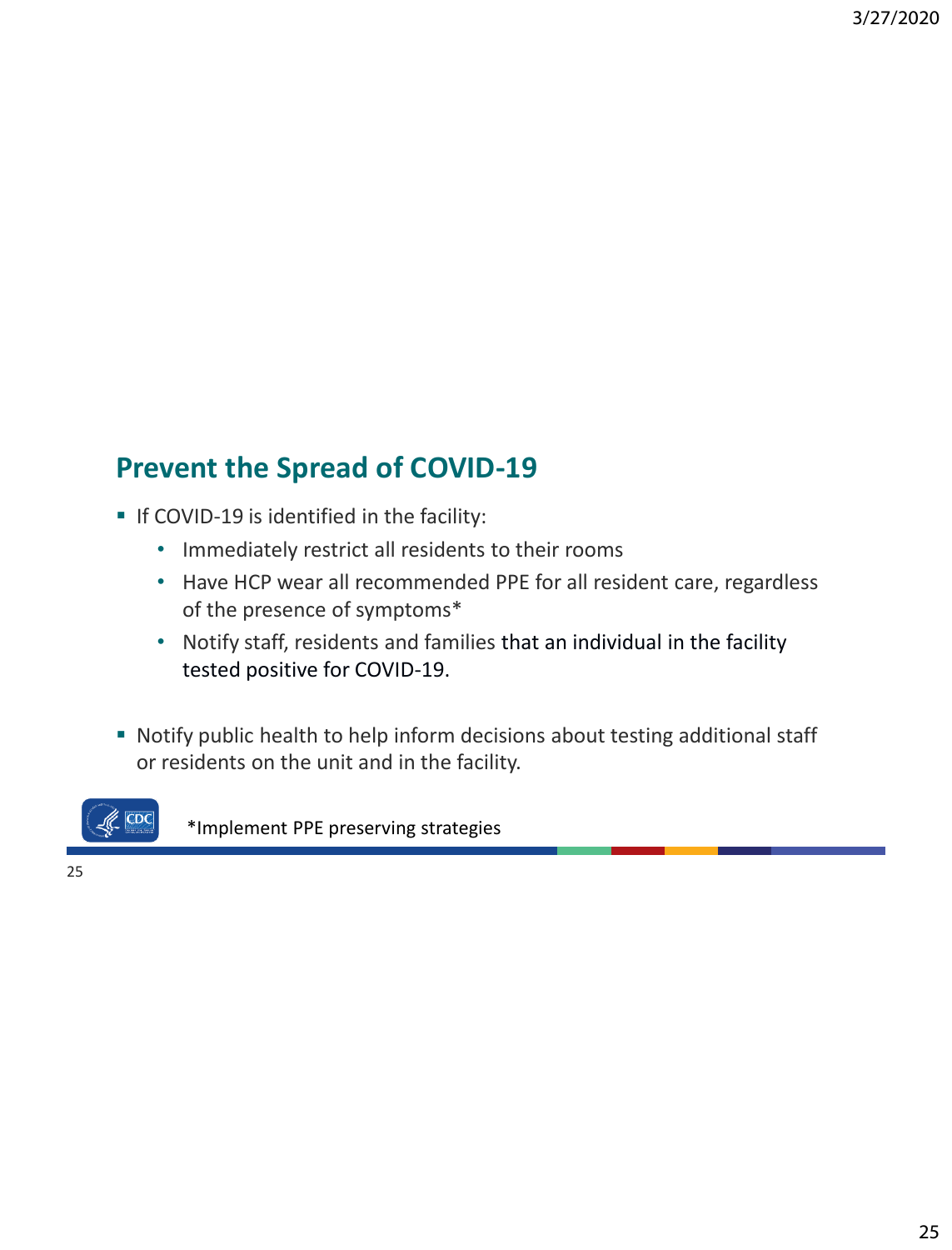#### **Respiratory infection, suspect or confirmed COVID-19 What PPE to use:**

- Restrict resident to their room; resident should wear facemask if leaving room for medically necessary purposes
- PPE for HCP:
	- Facemask (respirator, if facility has respiratory protection program, fit-tested HCP)
	- Isolation gown
	- Gloves
	- Eye protection (i.e., goggles or a disposable face shield that covers the front and sides of the face)
		- o Personal eyeglasses and contact lenses are **not** considered adequate eye protection.

**EDC**\*Airborne Infection Isolation Rooms (AIIRs) are not required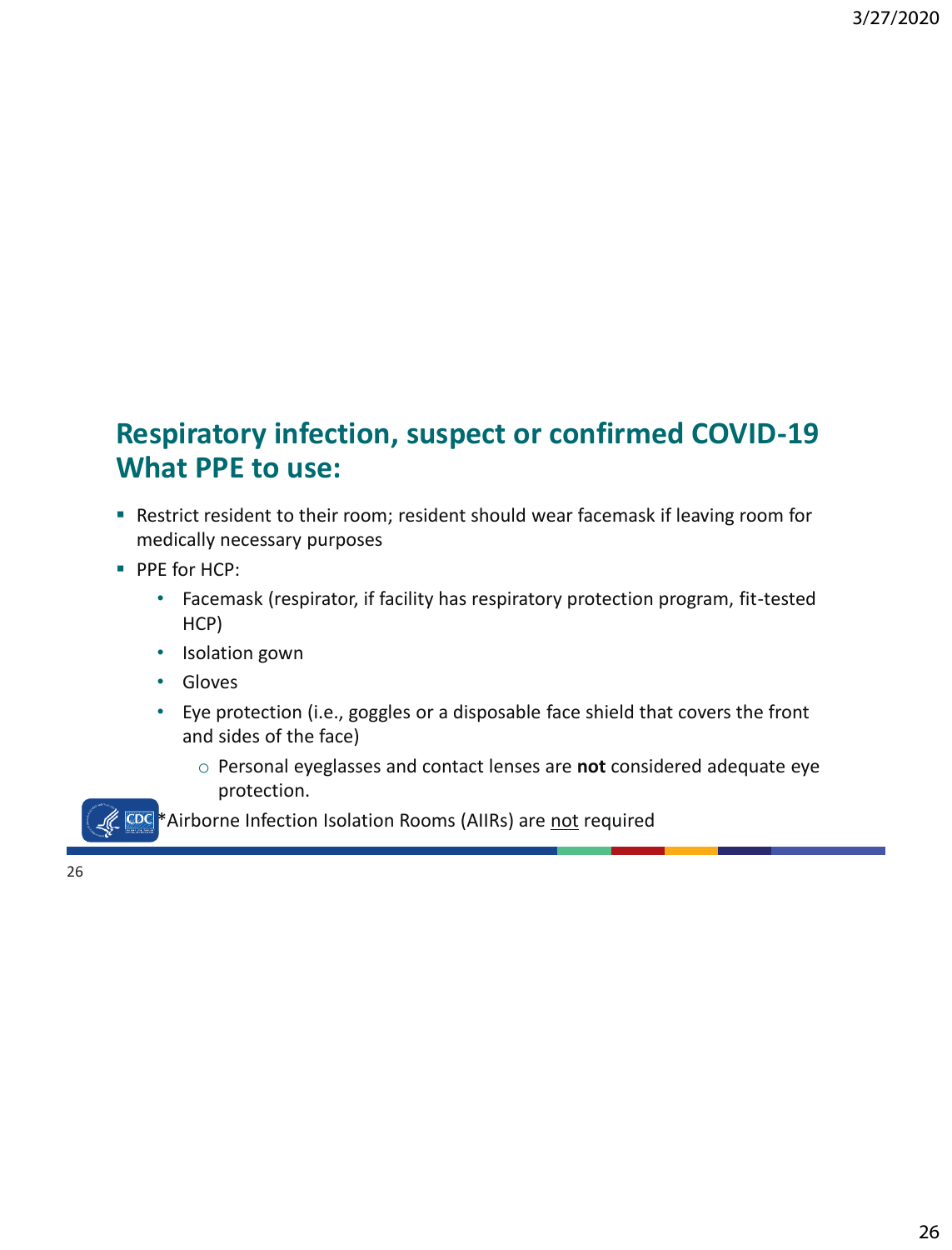#### **Provide PPE and Cleaning Products**



- **Personal Protective Equipment (PPE):**
	- Make PPE accessible outside of the resident room and in other resident care areas
	- Put a trash can near the room exit for ease of discarding PPE, prior to exiting, or before providing care for another resident in the same room.

#### ▪ **Environmental cleaning and disinfection:**

• Make sure HCPs have access to EPA-registered, hospital-grade disinfectants\* to allow for frequent cleaning of high-touch surfaces and shared resident care equipment.

[\\*Refer to the EPA-website for a list of Disinfectants for Use Against SARS-CoV-2: https://www.epa.gov/pesticide-registration/list-n-disinfectants-use-against](https://www.epa.gov/pesticide-registration/list-n-disinfectants-use-against-sars-cov-2)sars-cov-2

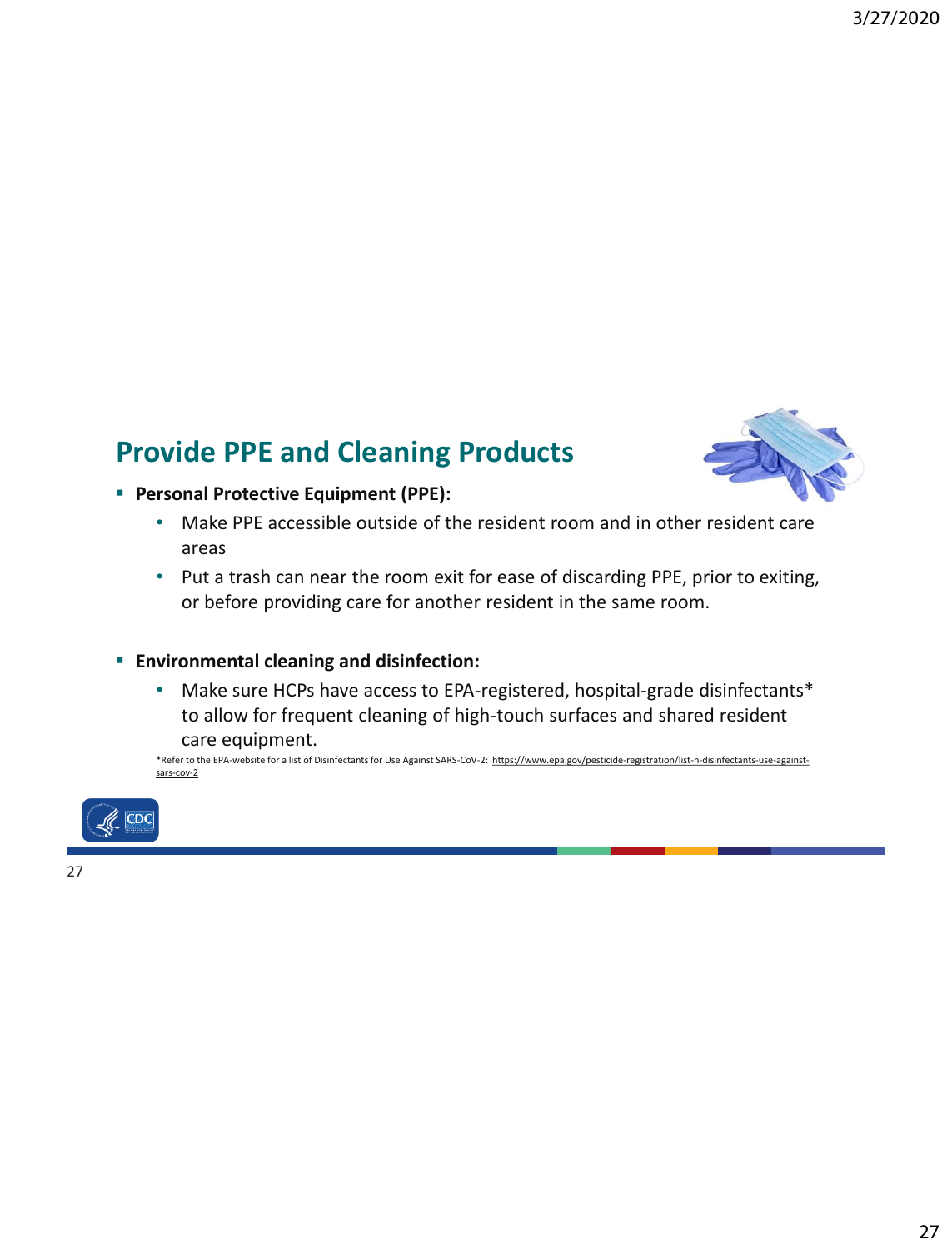#### **Provide Supplies for Infection Control**

#### ▪ **Hand hygiene supplies:**

- Put alcohol-based hand sanitizer (ABHS) with 60-95% alcohol inside and outside every resident room.
- Put ABHS in other resident care and common areas (e.g., outside dining hall, in therapy gym).
- Make sure that sinks are well-stocked with soap and paper towels for handwashing.
- **Respiratory hygiene and cough etiquette:**
	- Make tissues and facemasks available
- **Consider designating HCP to steward PPE supplies and encourage appropriate use**

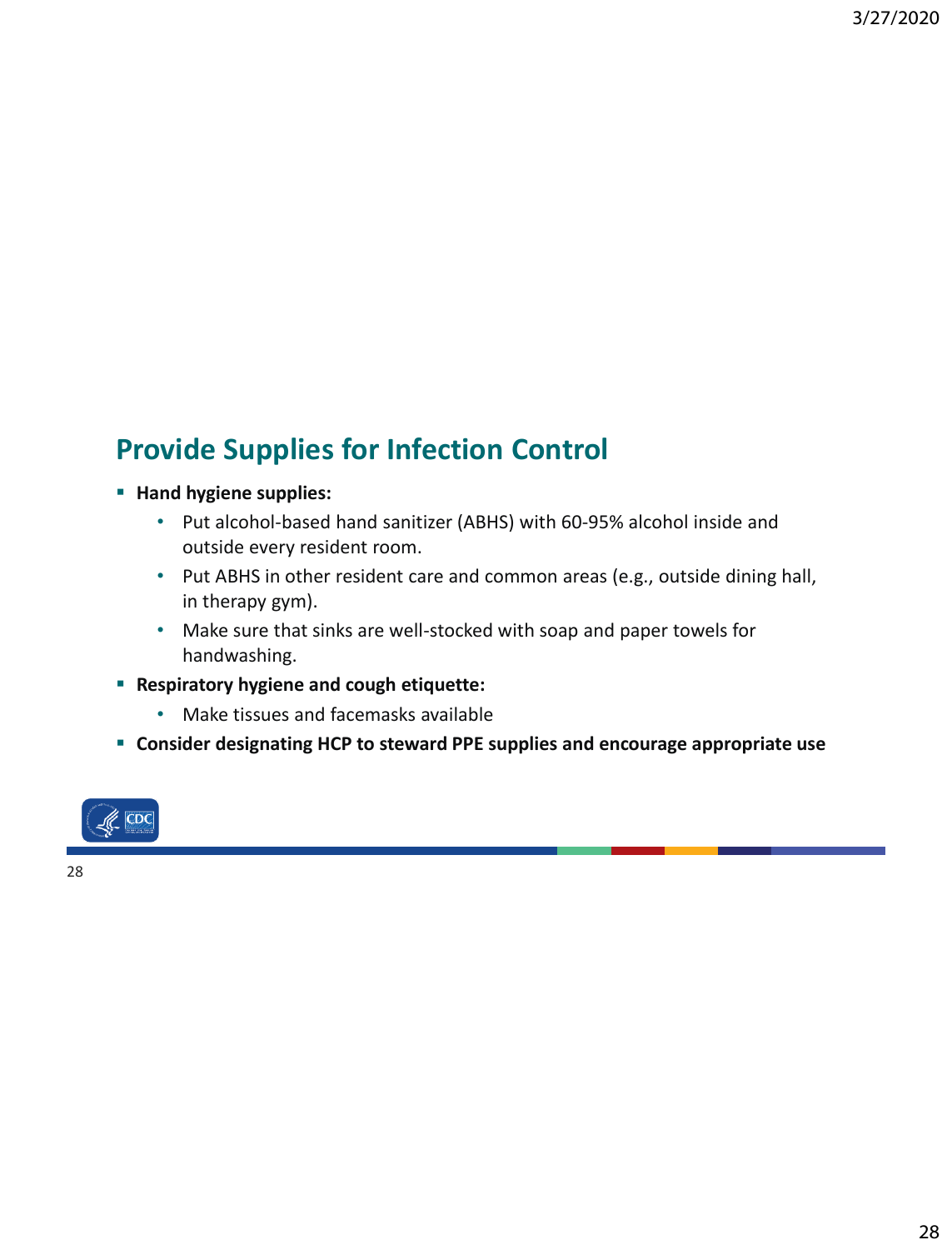#### **Transmission-Based Precautions Signage and Setup**

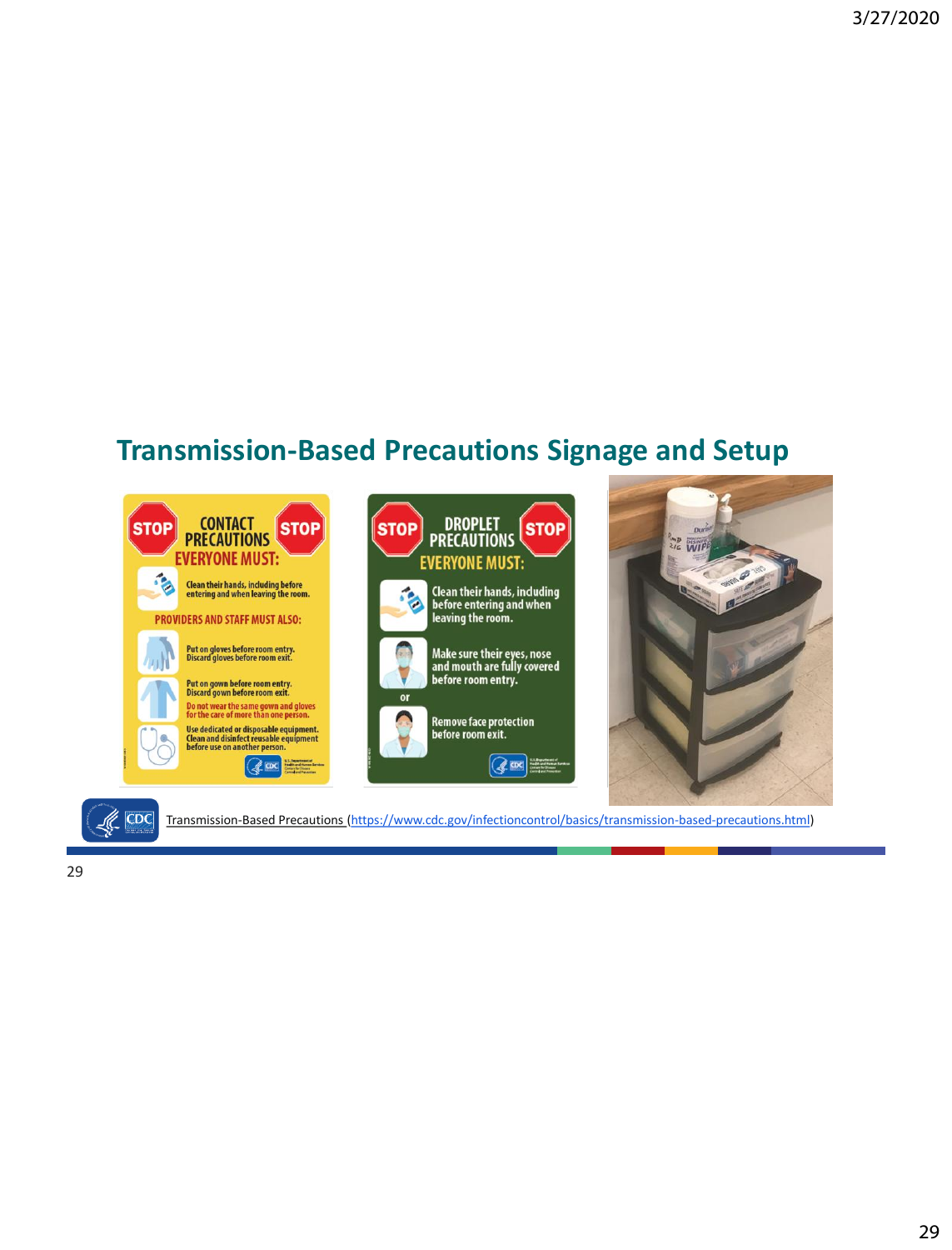#### **Additional Measures to Prevent Spread**

- **Develop criteria for closing units or the entire facility to new admissions.**
- Create a plan for cohorting residents with symptoms of respiratory infection, including dedicating HCP to work only on affected units.



30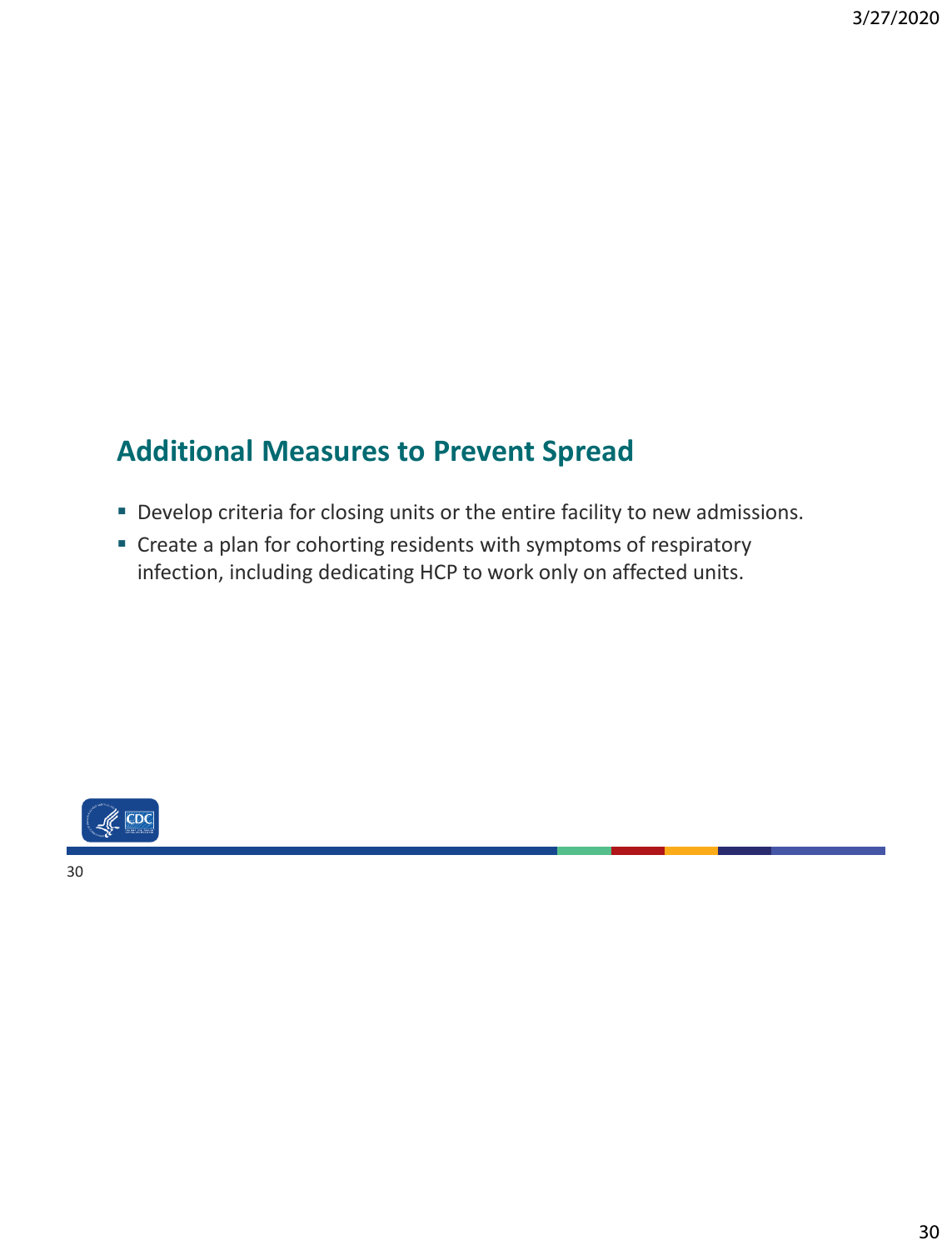#### **4. Assess Supply of Personal Protective Equipment (PPE) and optimize supply**

- **How many days supply does the facility have of the following PPE and alcohol-based hand sanitizer (ABHS)?**
	- Facemasks:
	- N-95 or higher-level respirators:
	- Isolation gowns:
	- Eye protection:
	- Gloves:
	- Alcohol-based hand sanitizer:

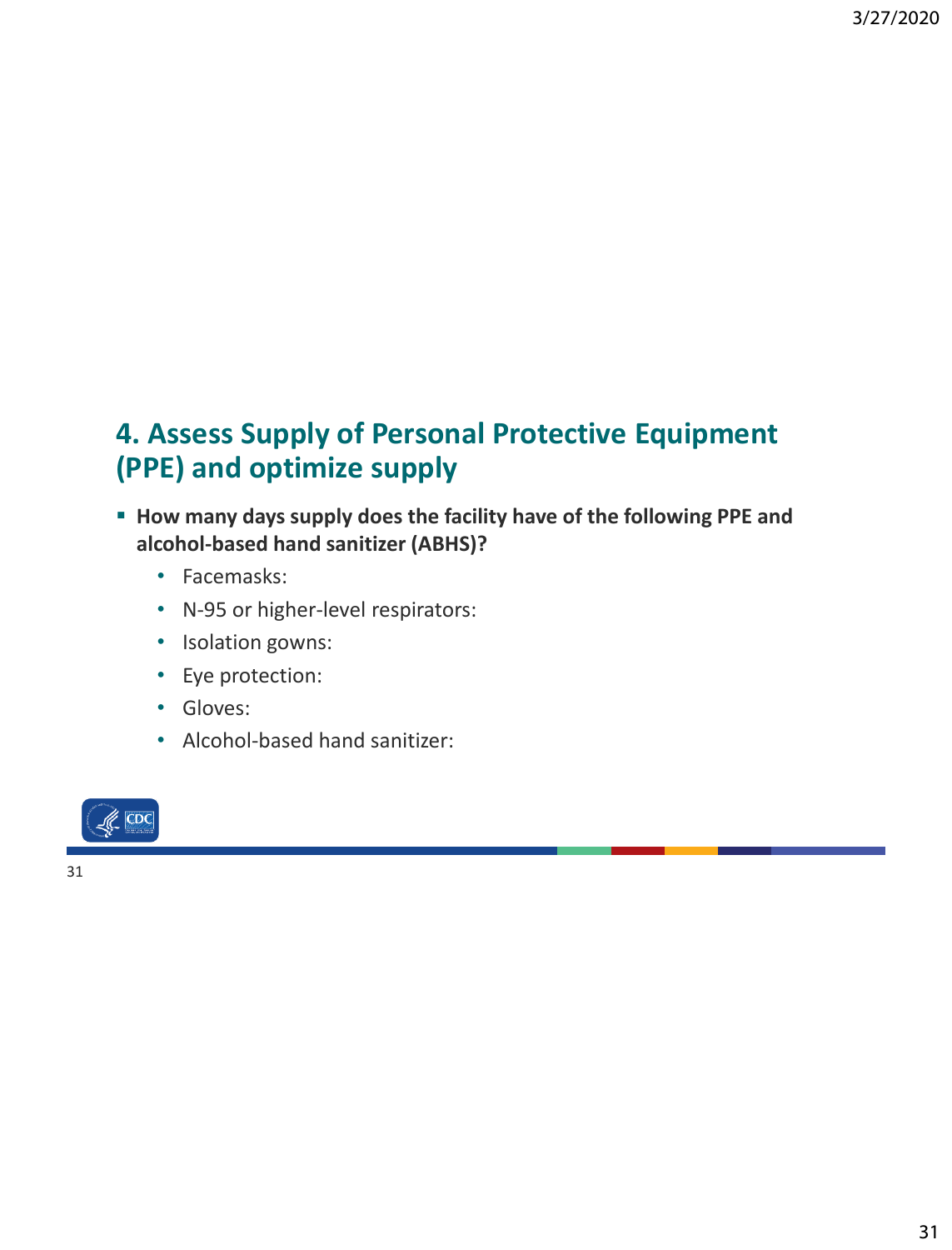#### **Reporting PPE Shortages**

- **EXT** If your facility is concerned about a potential or imminent shortage of PPE, alert your state/local health department who can engage your local healthcare coalition, as they are best positioned to help facilities troubleshoot through temporary shortages.
- [Link to identifying your state HAI coordinator: https://www.cdc.gov/hai/state](https://www.cdc.gov/hai/state-based/index.html)based/index.html
- **E** Link to healthcare coalition/preparedness: <https://www.phe.gov/Preparedness/planning/hpp/Pages/find-hc-coalition.aspx>

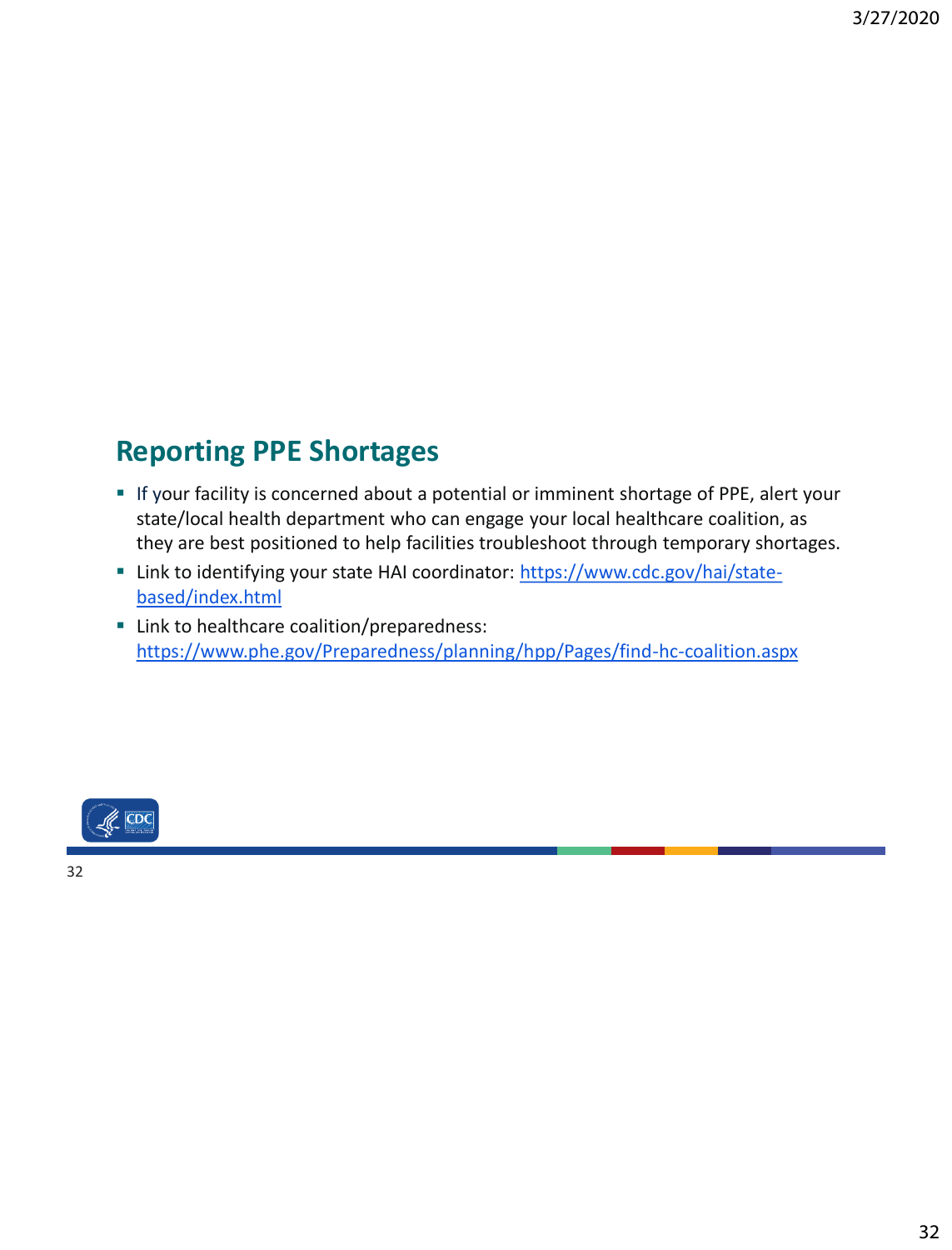#### **Preserving PPE Supply in Times of Shortages: Gowns**

- **Prioritize gowns for aerosol-generating procedures, care activities where** splashes and sprays are anticipated, and high-contact resident care activities
	- Dressing
	- Bathing/showering
	- Transferring
	- Providing hygiene
	- Changing linens
	- Changing briefs or assisting with toileting
	- Device care or use



 $CDC$ 

Extended use of facemasks and eye protection or prioritization of gowns for certain resident care activities: <https://www.cdc.gov/coronavirus/2019-ncov/hcp/ppe-strategy/index.html>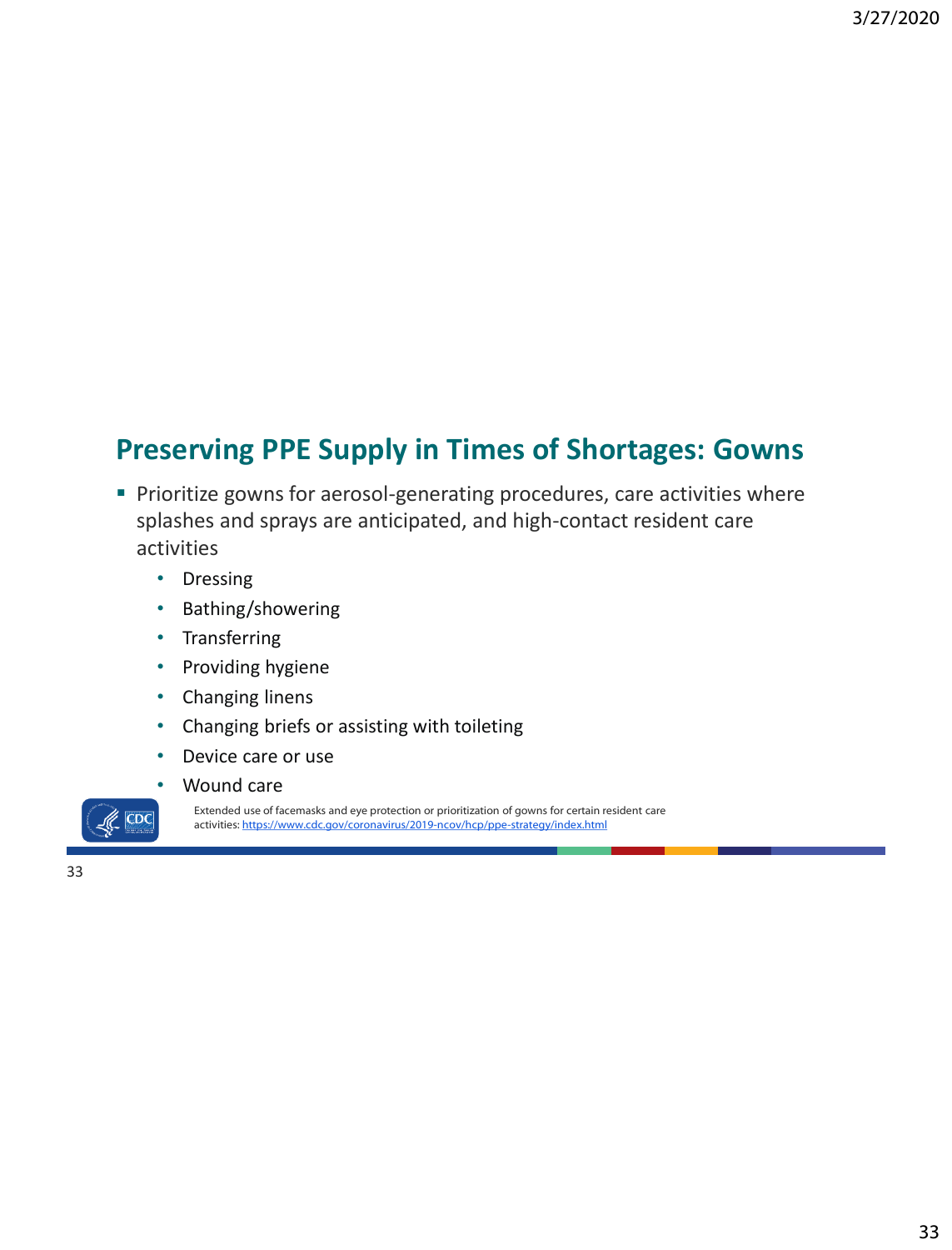#### **Preserving PPE Supply in Times of Shortage: Eye and Face protection**

- Start extended use of eye and face protection (respirator or facemask).
	- HCP removes only gloves and gown (if used) and performs hand hygiene between patients while continuing to wear the same eye protection and respirator or facemask.
	- HCP must not touch their eye protection and respirator or facemask.
	- Remove eye protection and the respirator or facemask and perform hand hygiene if they become damaged or soiled, and when leaving the unit.



For example, extended use of facemasks and eye protection or prioritization of gowns for certain resident care activities:<https://www.cdc.gov/coronavirus/2019-ncov/hcp/ppe-strategy/index.html>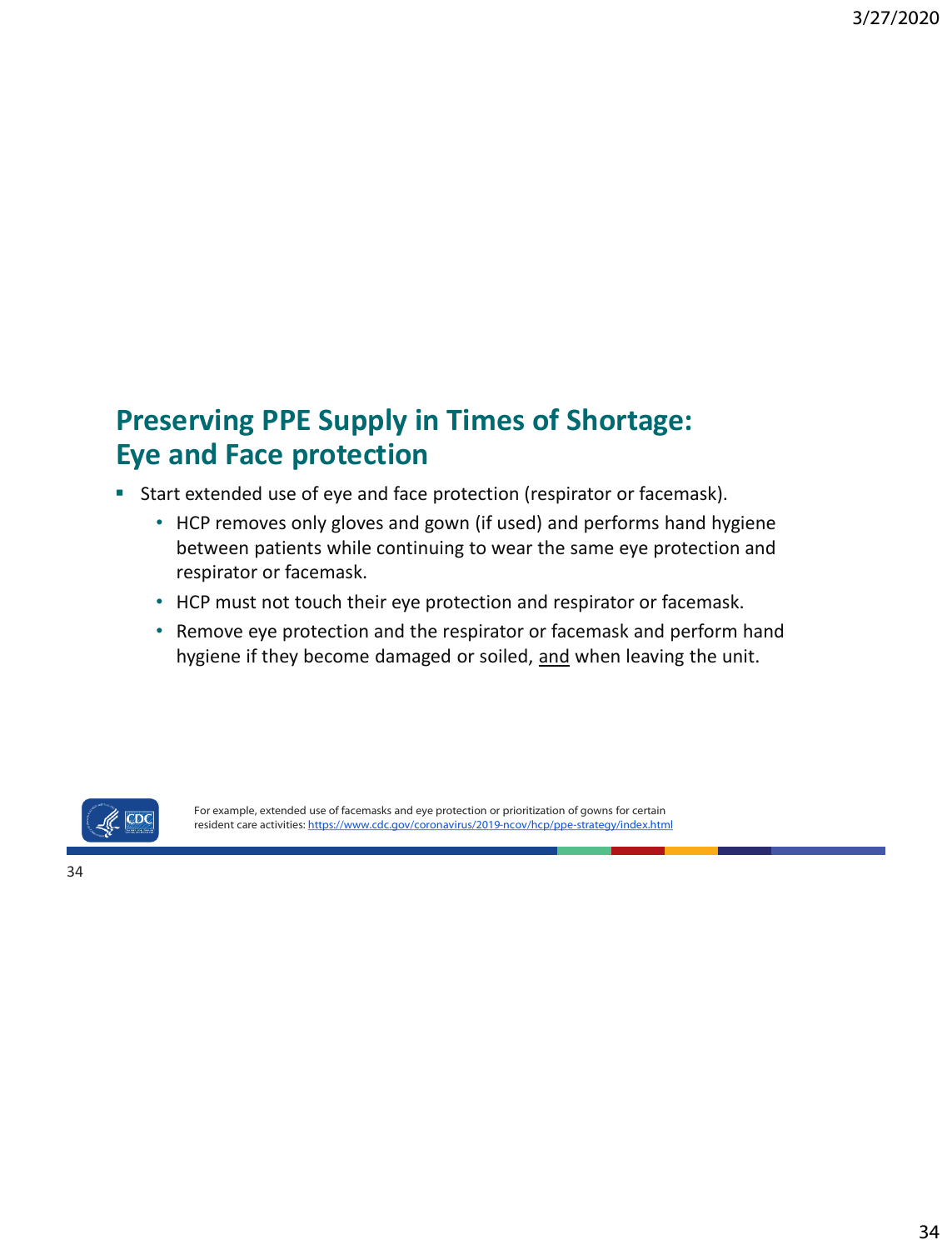### **5. Identify and Manage Severe Illness**

- Maintain a list of all ill residents
- Facility performs appropriate monitoring of ill residents (including documentation of oxygen saturation via pulse oximetry) at least 3 times daily to quickly identify residents who require a higher level of care.
- Should a resident require a higher level of care, the receiving facility, EMS and transport service personnel, and the health department should be notified.



35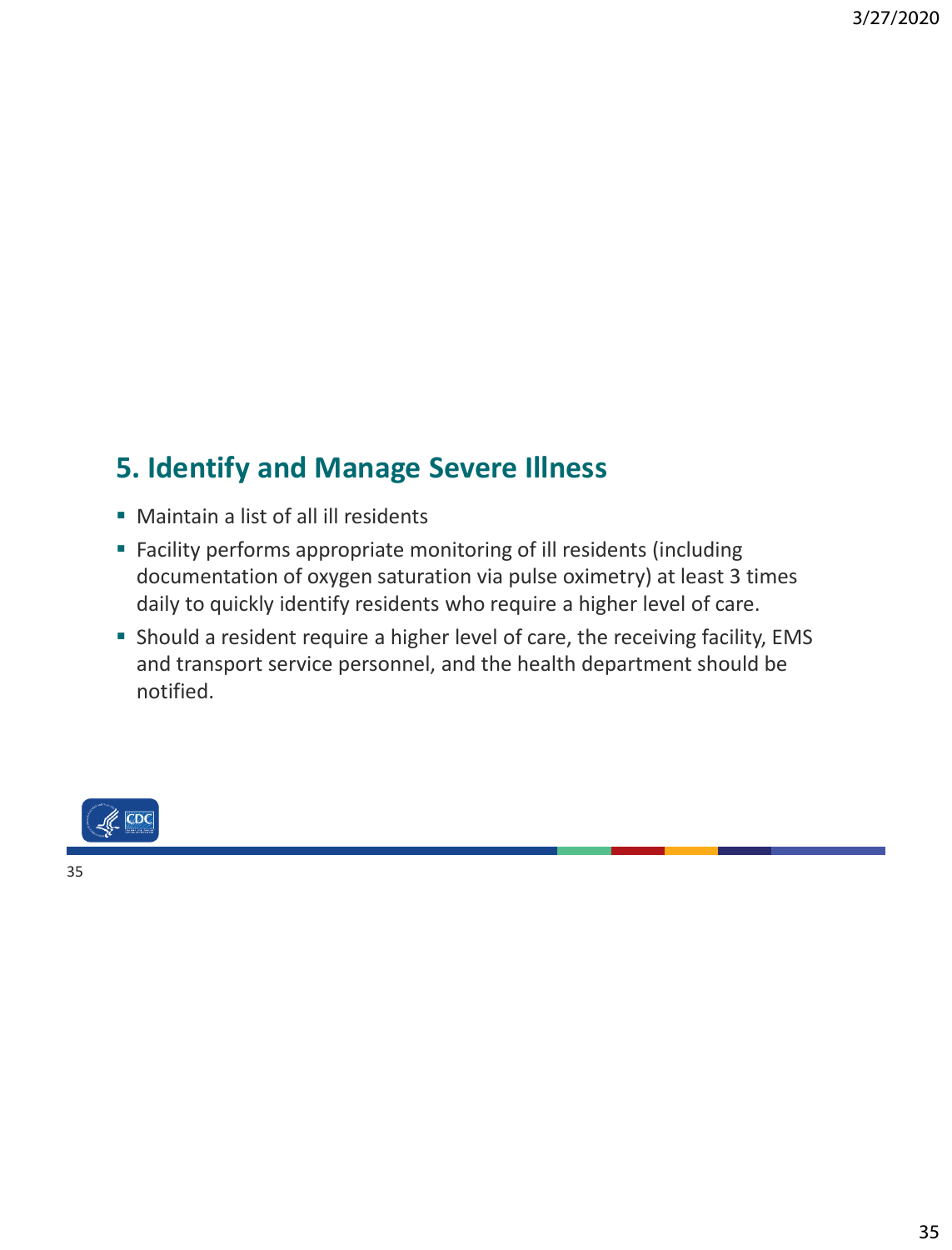#### **Key Strategies to Prepare for COVID-19**

- 1. Keep COVID-19 from entering your facility
- 2. Identify infection early
- 3. Prevent spread of COVID-19
- 4. Assess supply of personal protective equipment (PPE) and initiate measures to optimize current supply
- 5. Identify and manage severe illness



36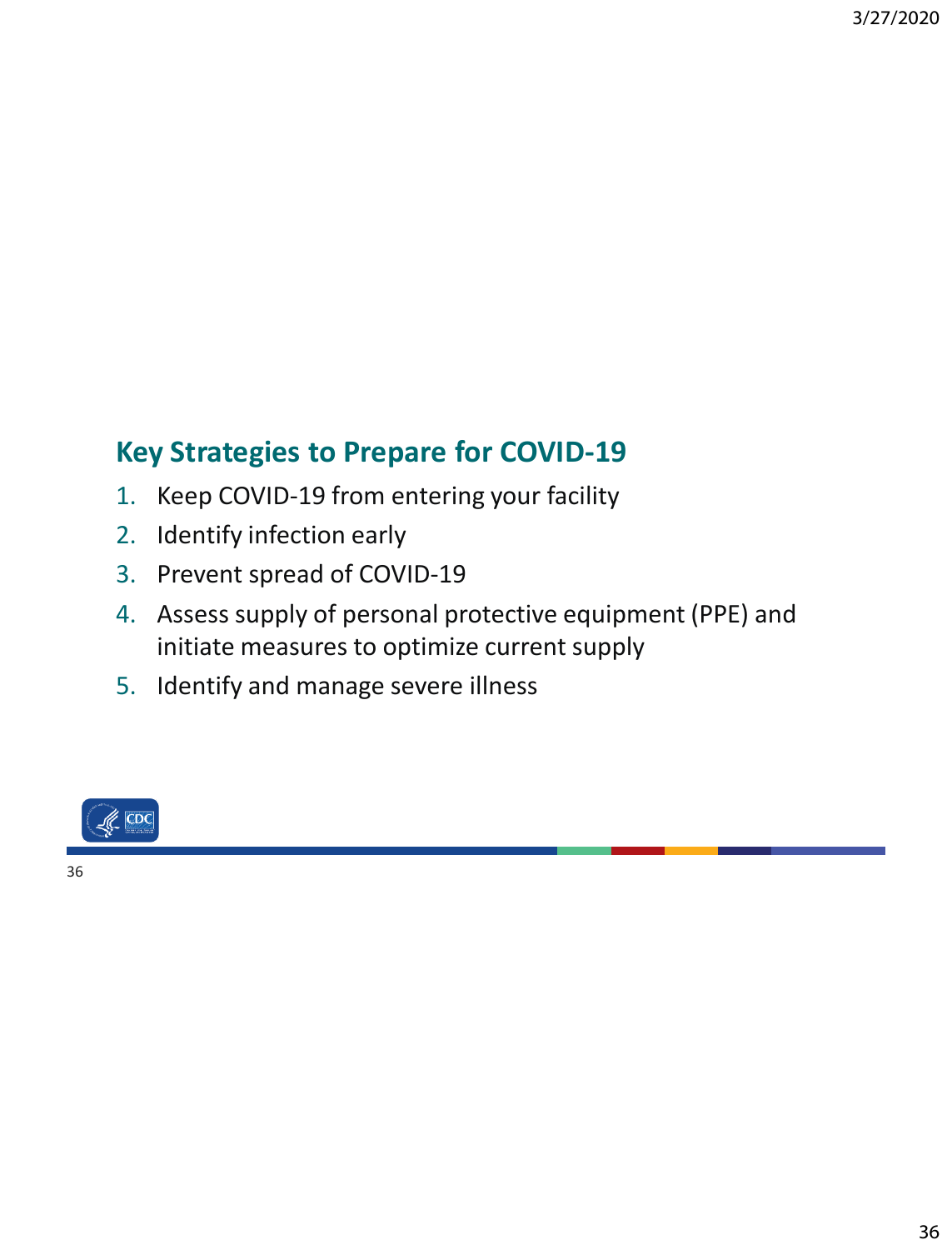#### **Resources**

- [Information about clinical presentation: https://www.cdc.gov/coronavirus/2019-ncov/hcp/clinical-guidance-management](https://www.cdc.gov/coronavirus/2019-ncov/hcp/clinical-guidance-management-patients.html)patients.html
- Guidance for evaluating and reporting PUI:<https://www.cdc.gov/coronavirus/2019-nCoV/hcp/clinical-criteria.html>
- For detailed infection prevention and control recommendations: https://www.cdc.gov/coronavirus/2019-ncov/infection[control/control-recommendations.html?CDC\\_AA\\_refVal=https%3A%2F%2Fwww.cdc.gov%2Fcoronavirus%2F2019](https://www.cdc.gov/coronavirus/2019-ncov/infection-control/control-recommendations.html?CDC_AA_refVal=https%3A%2F%2Fwww.cdc.gov%2Fcoronavirus%2F2019-ncov%2Fhcp%2Finfection-control.html) ncov%2Fhcp%2Finfection-control.html
- For guidance on risk assessment and potential work restrictions for HCP with potential exposure to patients with COVID-19, refer to the Interim U.S. Guidance for Risk Assessment and Public Health Management of Healthcare Personnel with Potential Exposure in a Healthcare Setting to Patients with Coronavirus Disease 2019 (COVID-19)
- [For additional long-term care infection prevention guidance: https://www.cdc.gov/coronavirus/2019-ncov/healthcare](https://www.cdc.gov/coronavirus/2019-ncov/healthcare-facilities/prevent-spread-in-long-term-care-facilities.html)facilities/prevent-spread-in-long-term-care-facilities.html
- [Long-term Care COVID-19 Preparedness Checklist: https://www.cdc.gov/coronavirus/2019-ncov/healthcare-facilities/prevent](https://www.cdc.gov/coronavirus/2019-ncov/healthcare-facilities/prevent-spread-in-long-term-care-facilities.html#checklist)spread-in-long-term-care-facilities.html#checklist
- [Long-term Care template letter for residents and families: https://www.cdc.gov/coronavirus/2019](https://www.cdc.gov/coronavirus/2019-ncov/downloads/healthcare-facilities/Long-Term-Care-letter.pdf) ncov/downloads/healthcare-facilities/Long-Term-Care-letter.pdf
- Surveillance tool for respiratory infections: <https://www.cdc.gov/longtermcare/pdfs/LTC-Resp-OutbreakResources-P.pdf>'
- What healthcare personnel should know:<https://www.cdc.gov/coronavirus/2019-ncov/hcp/caring-for-patients.html>
- For example, extended use of facemasks and eye protection or prioritization of gowns for certain resident care activities: <https://www.cdc.gov/coronavirus/2019-ncov/hcp/ppe-strategy/index.html>